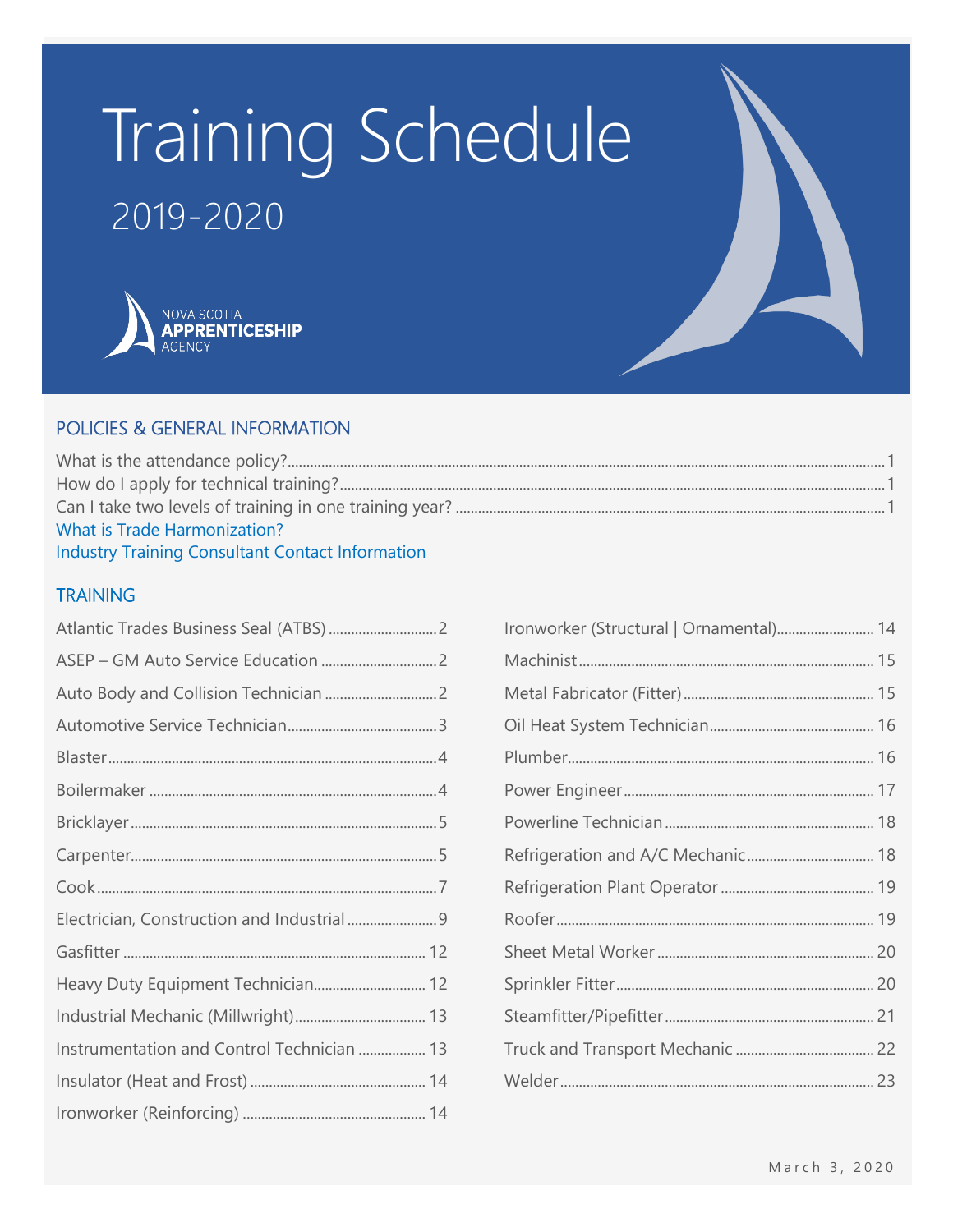### <span id="page-1-0"></span>What is the attendance policy?

- Promptness and regular attendance are expected from all apprentices attending technical training to ensure program success and apprentice progression. Following an extended absence, the Nova Scotia Apprenticeship Agency reserves the right to communicate absenteeism by the apprentice to employers, Service Canada or thirdparty partners.
- Late arrivals or early departures of more than thirty minutes will be considered a ½-day absence.
- Apprentices must attend 90% of the total technical training days per level. If an apprentice misses more than 10%, the instructor will contact the apprentice's Industry Training Consultant who will discuss next steps with the apprentice.

### <span id="page-1-1"></span>How do I apply for technical training?

- Make sure you are a registered apprentice.
- Complete and submit the [Technical Training Enrolment Form:](https://nsapprenticeship.ca/agency/forms-publications#accordion1)
	- a. Prior to submitting the form, you must have your employer's approval to attend the training.
	- b. Submission of the form does not guarantee you a seat in training. If your application is approved, you will receive written confirmation that you are scheduled to attend the training.

### <span id="page-1-2"></span>Can I take two levels of training in one training year?

- **IF** In many trades, this should be avoided. Our training programs/curricula are continually changing or being updated. For example, if you take a harmonized level 2 in September, and then a non – harmonized or an old level 3 in the new year, you will likely experience repeat material and/or gaps, and you may be required to take additional training to fill the gaps. In this case, you should wait until the new harmonized level 3 is offered (probably next training year) before returning to school.
- If you don't know which training you should register for, contact the Agency.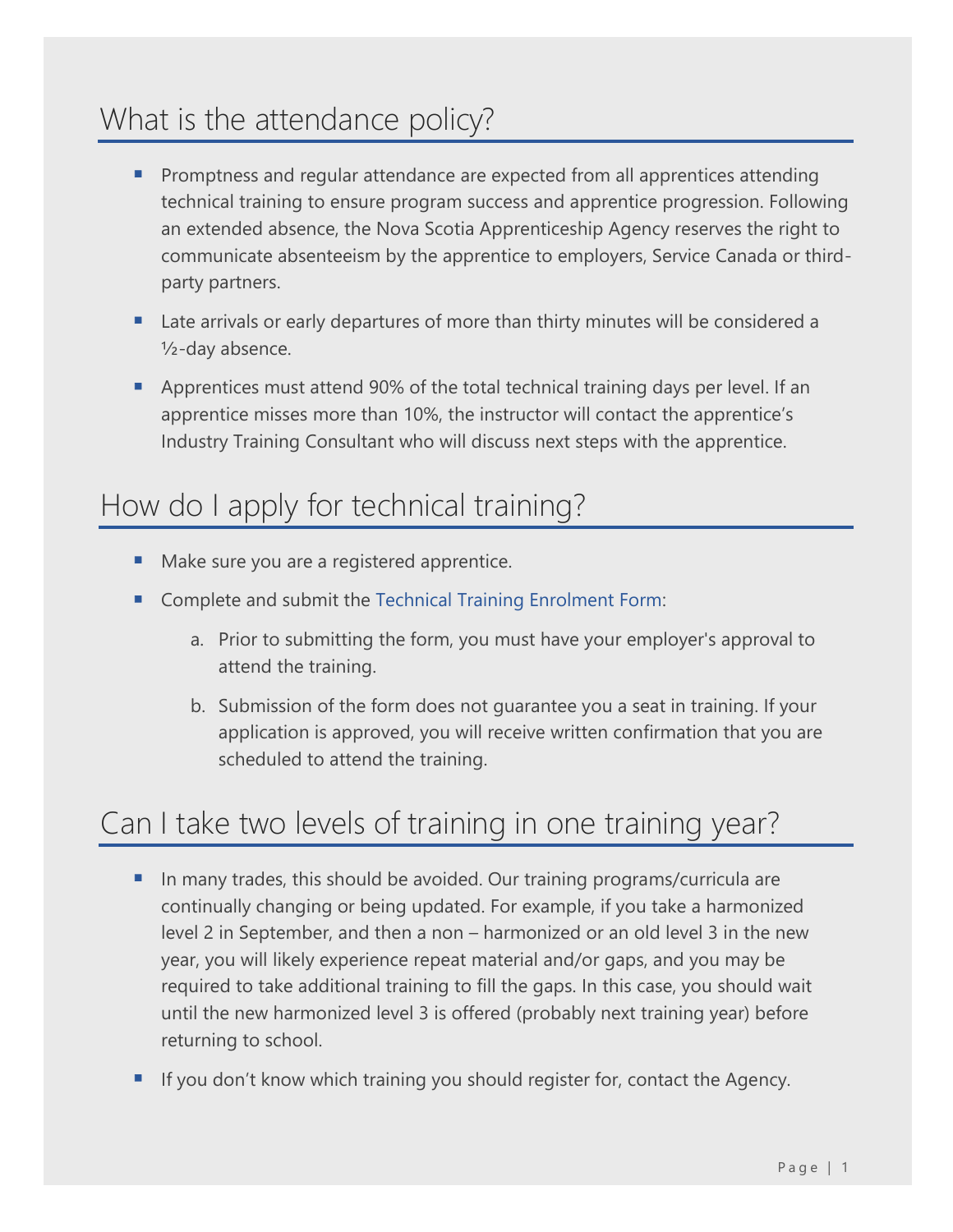## <span id="page-2-0"></span>Atlantic Trades Business Seal (ATBS)

■ The Atlantic Trades Business Seal Program is a continuing education program for Atlantic journeypersons to advance their business and leadership skills and to gain regional career mobility. The seal can prepare you to take over a managerial role at your company or to start your own business. If you are already a business owner, the program can help you develop the skills you need to take your business to the next level.

**Details:** 6 hours per week (3 hours per evening, 2 evenings per week). Total of 150 hours (Five courses x 30 hours/course).

- Sep 17 Dec 20, 2019 (84 hours in class) followed by holiday break, Marconi Campus
- Jan 5 Mar 20, 2020 (66 hours in class), no March break, Marconi Campus
- Sep 16 Dec 20, 2019 (84 hours in class) followed by holiday break, Ivany Campus
- Jan 5 Mar 20, 2020 (66 hours in class), no March break, Ivany Campus

For more information: HYPERLINK "https://nsapprenticeship.ca/skilled-workers/businessseal" **<https://nsapprenticeship.ca/skilled-workers/business-seal>**

### <span id="page-2-1"></span>ASEP – GM Auto Service Education

- 21V-1, 7 Weeks, Sep  $9$  Oct 25, 2019, Akerley Campus
- 21V-2, 7 Weeks, Jan 6 Feb 21, 2020, Akerley Campus

### <span id="page-2-2"></span>Auto Body and Collision Technician

### **<u>■ 2015 Curriculum Standard (Levels 1, 2, 3, 4)</u>**

### **Level 1: 6 Weeks**

■ Sep 9 - Oct 18, 2019, Akerley Campus

### **Level 2: 5 Weeks**

■ Nov 4 – Dec 6, 2019, Akerley Campus

### **Level 3: 6 Weeks**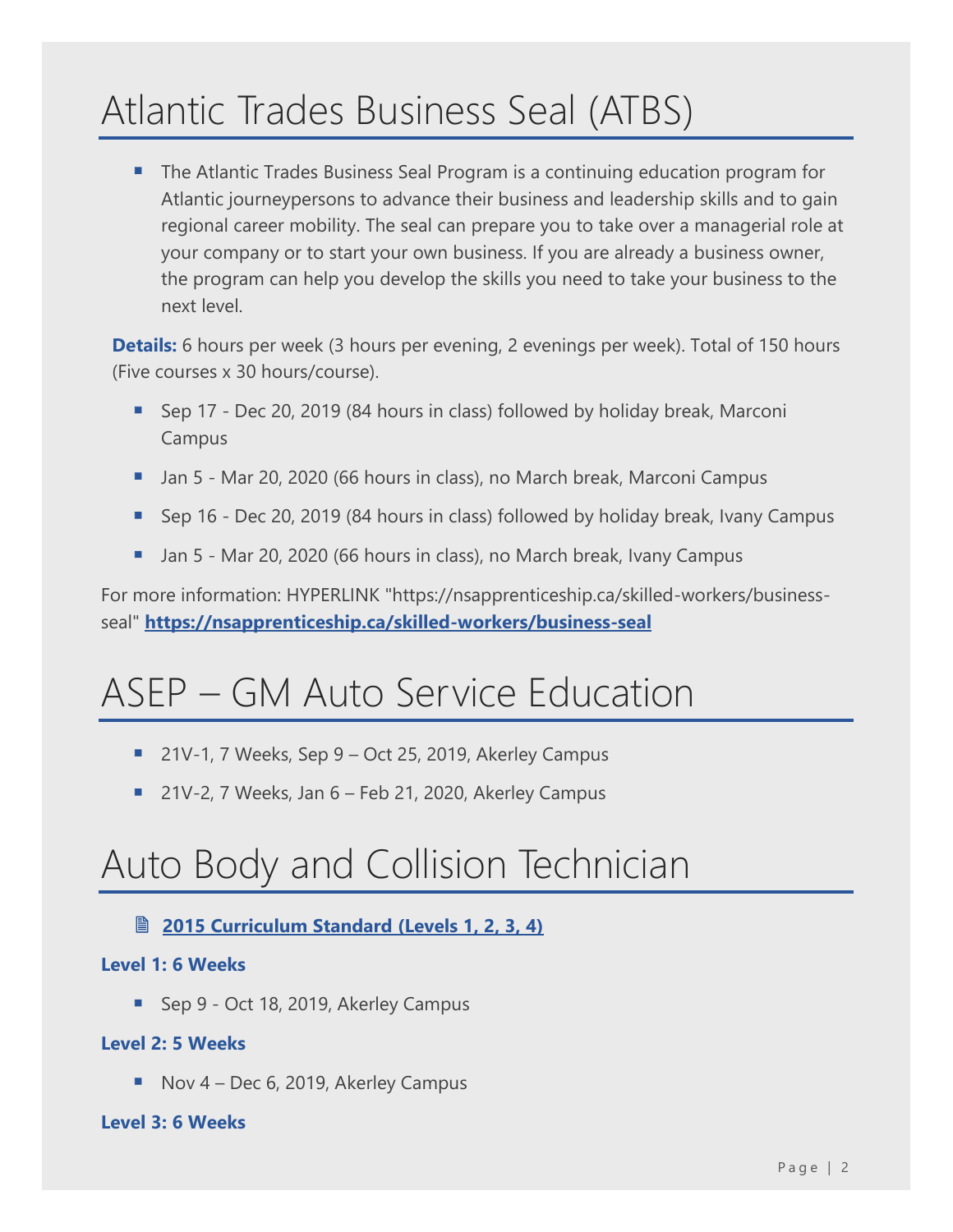- Jan 13 Feb 21, 2020, Akerley Campus
- May 4 Jun 12, 2020, Marconi Campus

### **Level 4: 5 Weeks**

■ Mar 9 – Apr 9, 2020, Akerley Campus

### <span id="page-3-0"></span>Automotive Service Technician

**Level exams:** Where indicated below, apprentices must pass the level exam at the end of training in order to progress to the next level.

**Online Courses:** The Apprenticeship Agency makes various courses available online. For details, please contact your Industry Training Consultant.

### **2019 [Curriculum Standard Harmonized \(Level 1\)](https://nsapprenticeship.ca/sites/default/files/docs/pubs/ASTAACS.pdf)**

**2017 [Curriculum Standard \(Levels 2, 3 & 4\)](https://nsapprenticeship.ca/sites/default/files/docs/pubs/ASTNACS.pdf)**

### **Level 1 (Harmonized): 8 Weeks** (Level exam required)

- Sep 9 Nov 1, 2019, Akerley Campus
- Jan 6 Feb 28, 2020, Akerley Campus
- Mar 9 May 1, 2020, Akerley Campus

### **Level 2: 6 Weeks**

- Sep 9 Oct 18, 2019, Akerley Campus
- Mar 2 Apr 9, 2020, Akerley Campus
- $\blacksquare$  Jan 13 Feb 21, 2020, Truro Campus

### **Level 2-Lite**: **4 Weeks**

- Nov 12 Dec 6, 2019, Akerley Campus
- Jan 6 Jan 31, 2020, Akerley Campus
- Apr 20 May 15, 2020, Akerley Campus

### **Level 3: 7 Weeks**

- Sep 9 Oct 25, 2019, Akerley Campus
- Nov 4 Dec 20, 2019, Akerley Campus
- Jan 6 Feb 21, 2020, Akerley Campus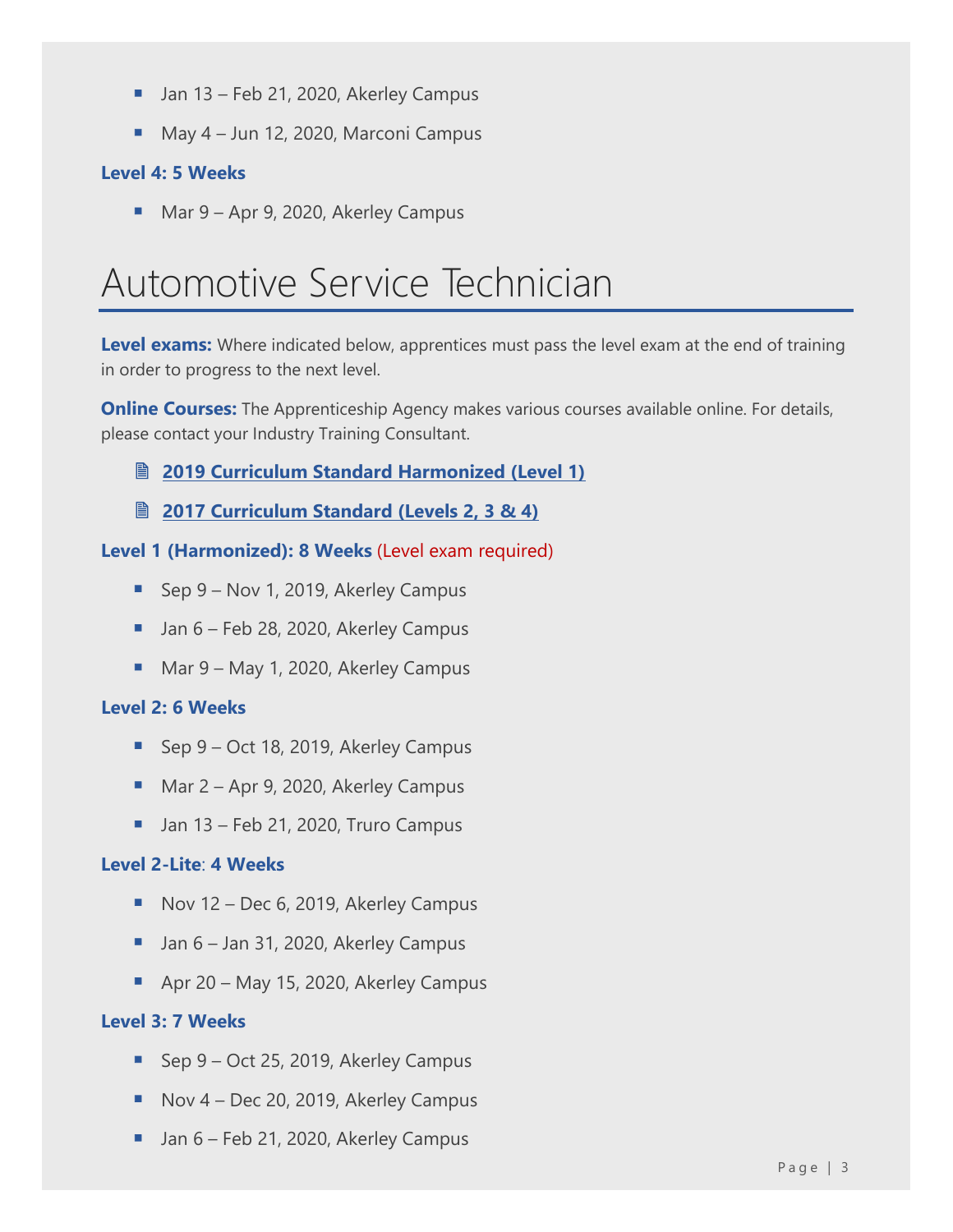### **Level 3: 7 Weeks**

- Mar 2 Apr 17, 2020, Akerley Campus
- Oct 7, 2019 Jan 24, 2020, Burridge Campus part-time (3 nights/wk + Saturdays)
- Mar 2 Apr 17, 2020, Marconi Campus
- Jan 6 Feb 21, 2020, Pictou Campus
- April 27 Jun 12, 2020, Akerley Campus

#### **Level 4: 7 Weeks**

- Sep 9 Oct 25, 2019, Akerley Campus
- Nov 4 Dec 20, 2019, Akerley Campus
- Mar 2 Apr 17, 2020, Akerley Campus
- Apr 27 Jun 12, 2020, Akerley Campus
- Jan 27, 2020 May 1, 2020, Burridge Campus part-time (3 nights/wk + Saturdays)
- Apr 27 June 12, 2020, Marconi Campus
- Mar 2 Apr 17, 2020, Pictou Campus

### <span id="page-4-0"></span>Blaster

### **Online Blaster Courses:**

■ Blaster Certification Renewal Course: How to apply for the ONLINE sessions: **[https://www.nsapprenticeship.ca/sites/default/files/docs/pubs/Blasting\\_Info.](https://www.nsapprenticeship.ca/sites/default/files/docs/pubs/Blasting_Info.pdf) [pdf](https://www.nsapprenticeship.ca/sites/default/files/docs/pubs/Blasting_Info.pdf)** (page 7)

### **In-class Blaster Courses:** Dates: TBD

■ Blaster Certification Renewal Course: How to apply for the IN-CLASS sessions: Complete and submit the Technical Training Enrolment Form: **[https://www.nsapprenticeship.ca/agency/forms-publications](https://www.nsapprenticeship.ca/agency/forms-publications#accordion1)**

### <span id="page-4-1"></span>Boilermaker

Level exams: Where indicated below, apprentices must pass the level exam at the end of training in order to progress to the next level.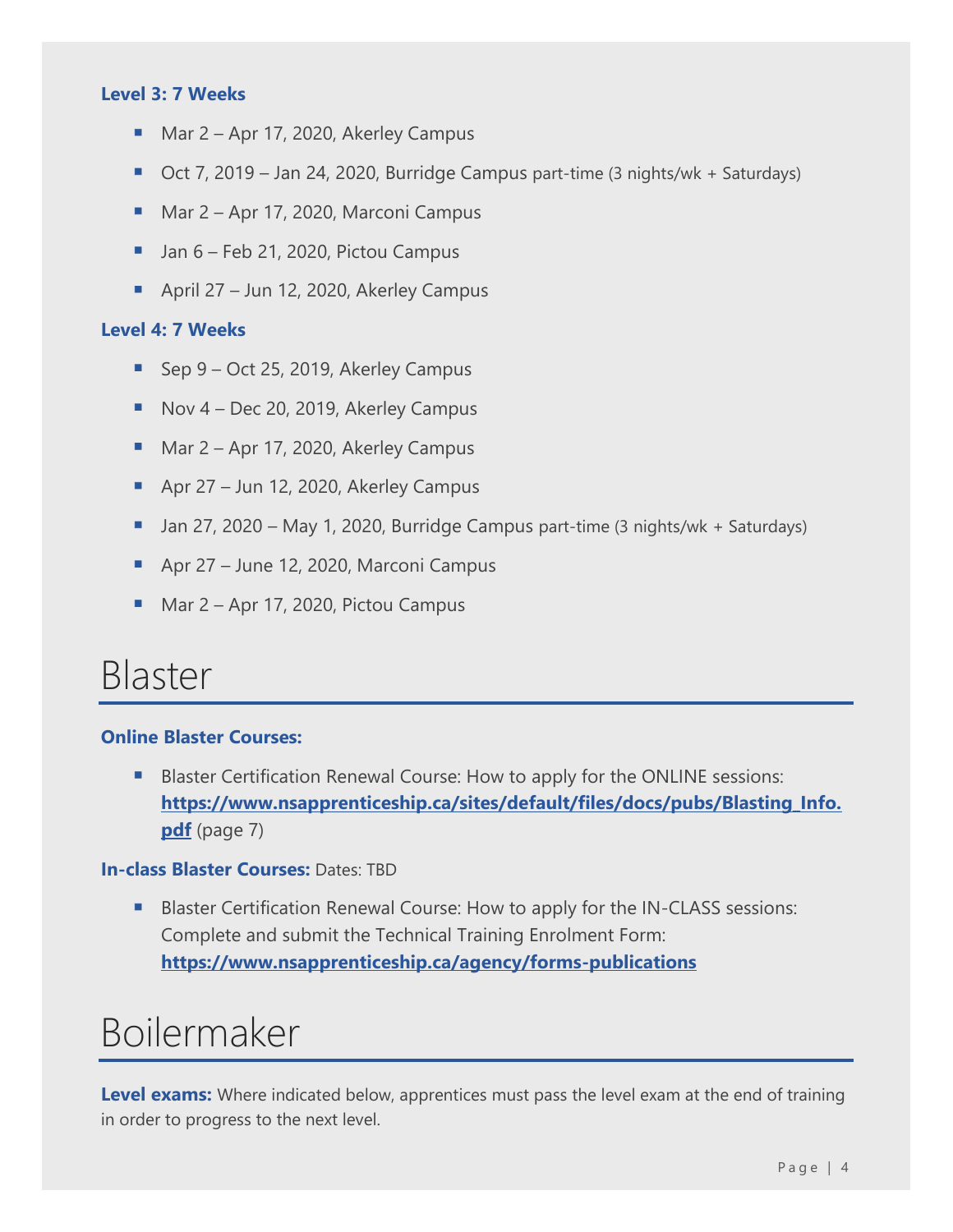### **<u> [2016 Curriculum Standard \(Entry, 1, 2, 3\)](https://www.nsapprenticeship.ca/sites/default/files/docs/pubs/BACS.pdf)</u>**

### **Level 1: 6 Weeks** (Level exam required)

■ Feb 18 – Mar 27, 2020, Marconi Campus

### **Level 1(Harmonized): 8 Weeks** (Level exam required)

■ Apr 6 – May 29, 2020, Marconi Campus

#### **Level 2: 6 Weeks** (Level exam required)

■ Jan 6 – Feb 14, 2020, Marconi Campus

### **Level 3: 6 Weeks** (Level exam required)

■ Nov 12 – Dec 20, 2019, Marconi Campus

### <span id="page-5-0"></span>Bricklayer

Level exams: Where indicated below, apprentices must pass the level exam at the end of training in order to progress to the next level.

### **[2015 Curriculum Standard Harmonized \(Levels 1, 2, 3\)](https://nsapprenticeship.ca/sites/default/files/docs/pubs/BrickAACS.pdf)**

**Level 1 (Harmonized): 8 Weeks** (Level exam required)

■ May 4 – Jun 26, 2020, Dartmouth Gate

**Level 3 (Harmonized): 8 Weeks** (Level exam required)

<span id="page-5-1"></span>■ Jan 13 – Mar 6, 2020, Dartmouth Gate

### Carpenter

**Level exams:** Where indicated below, apprentices must pass the level exam at the end of training in order to progress to the next level.

**Online Courses:** The Apprenticeship Agency makes various courses available online. For details, please contact your Industry Training Consultant.

### **[2016 Curriculum Standard Harmonized \(Levels 1, 2, 3, 4\)](https://nsapprenticeship.ca/sites/default/files/docs/pubs/CarpAACS.pdf)**

**Level 1 (Harmonized): 8 Weeks** (Level exam required)

■ Sep 9 – Nov 1, 2019, Akerley Campus

**Level 2 (Harmonized): 8 Weeks** (Level exam required)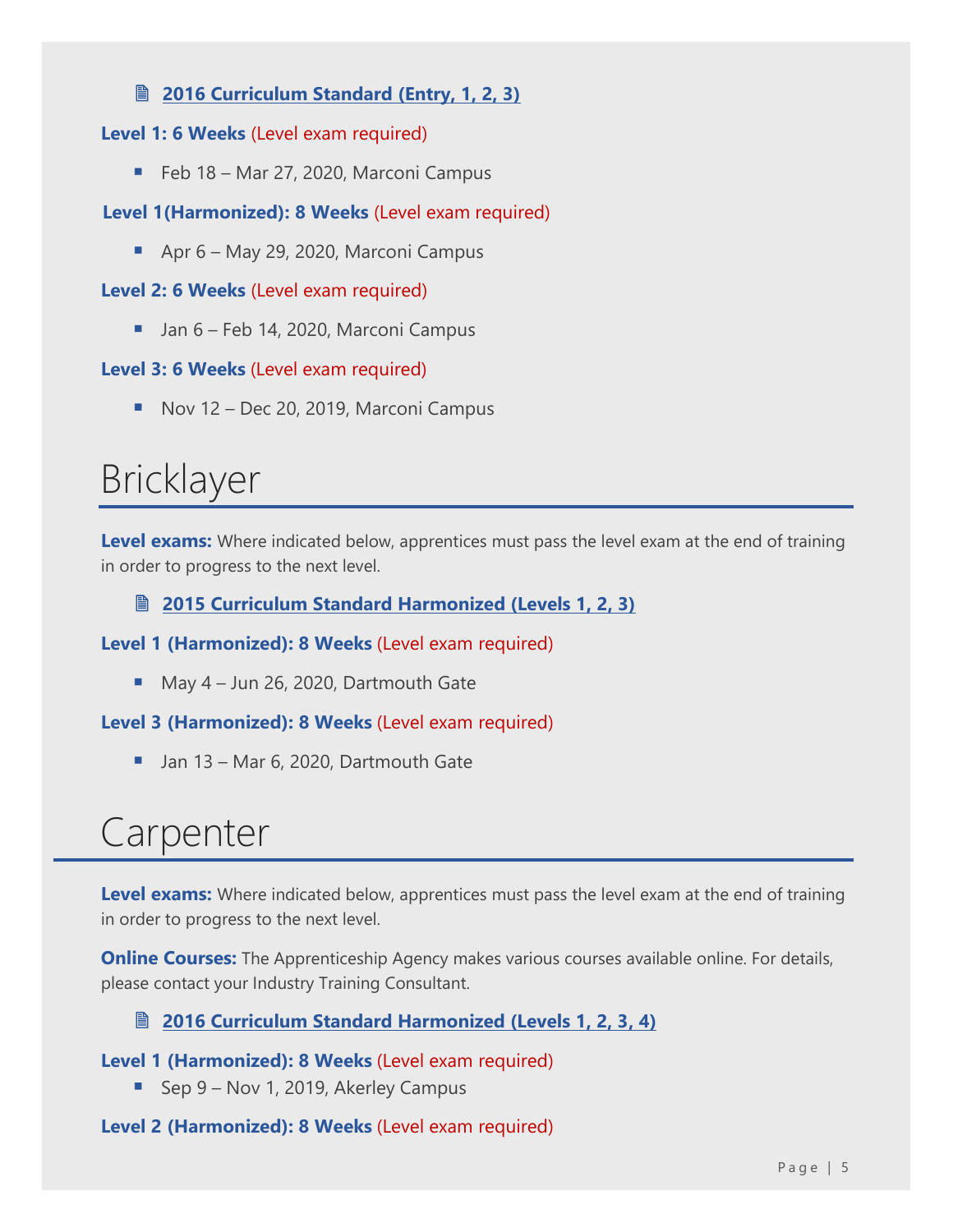- Apr 6 –May 29, 2020, Akerley Campus
- Oct 21 Dec 13, 2019, Marconi Campus

### **Level 3 (Harmonized): 7 Weeks** (Level exam required)

Note: Individuals who have not completed training on "Stairs" MUST attend the full 8-week session which includes training on straight stairs and building science. The extra week is NOT required for individuals who attended Harmonized Level 2 last year or previously completed training on "Stairs" (attend the 7-week session).

- Sep 9 Oct 25, 2019, Akerley Campus (7 week session)
- Nov 4 Dec 20, 2019, Akerley Campus. Please read above note:
	- $\circ$  Oct 28 Dec 20, 2019 (8 week session)
	- $\circ$  Nov 4 Dec 20, 2019 (7 week session)
- Mar 16 May 1, 2020, Akerley Campus. Please read above note:
	- $\circ$  Mar 9 May 1, 2020 (8 week session)
	- o Mar 16 May 1, 2020 (7 week session)
- **E** Jan 13 Feb 28, 2020, Lunenburg Campus. Please read above note:
	- $\circ$  Jan 6 Feb 28, 2020 (8 week session)
	- $\circ$  Jan 13 Feb 28, 2020 (7 week session)
- Jan 13 Feb 28, 2020, Marconi Campus. Please read above note:
	- $\circ$  Jan 6 Feb 28, 2020 (8 week session)
	- $\circ$  Jan 13 Feb 28, 2020 (7 week session)

#### **Level 4 (Harmonized): 7 Weeks** (Level exam required)

Note: Individuals who have not completed training on "Stairs" MUST attend the full 8-week session which includes training on straight stairs and building science. The extra week is NOT required for individuals who attended Harmonized Level 2 or previously completed training on "Stairs" (attend the 7-week session).

- Jan 13 Feb 28, 2020, Akerley Campus Please read above note:
	- $\circ$  Jan 6 Feb 28, 2020 (8 week session)
	- $\circ$  Jan 13 Feb 28, 2020 (7 week session)
- Mar 16 May 1, 2020, Akerley Campus. Please read above note:
	- $\circ$  Mar 9 May 1, 2020 (8 week session)
	- o Mar 16 May 1, 2020 (7 week session)
- Mar 9 Apr 24, 2020, Burridge Campus. Please read note above:
	- o Mar 2 Apr 24, 2020 (8 week session)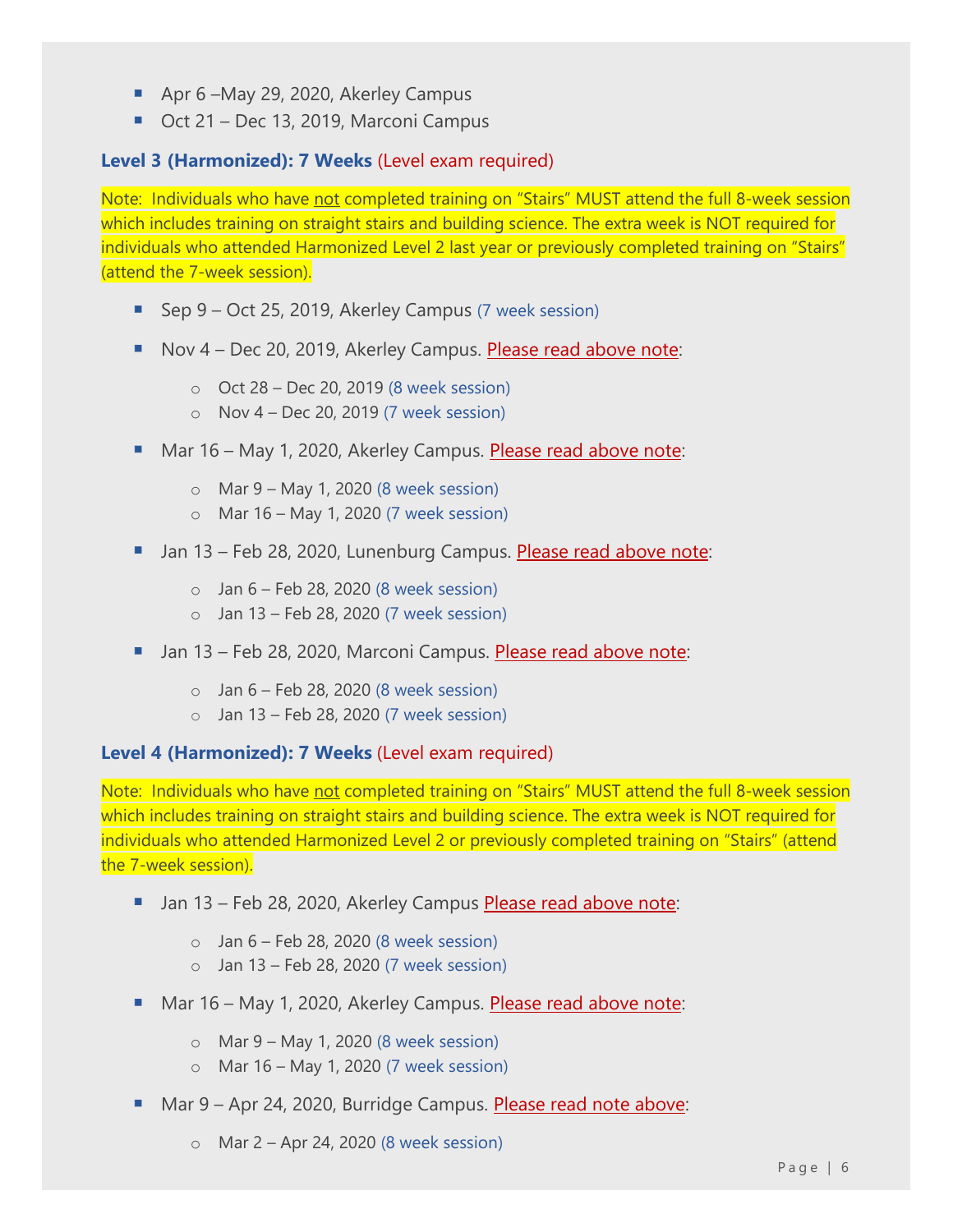- o Mar 9 Apr 24, 2020 (7 week session)
- Mar 9 Apr 24, 2020, Lunenburg Campus (7 week session)
- Mar 9 Apr 24, 2020, Marconi Campus (7 week session)
- March 9 May 1, 2020, Marconi Campus (8 week session)

**Red Seal Carpenter (IP) Exam Refresher:** April 14 – June 18, 2020 (Tuesday & Thursday 6:00 pm – 9:00 pm & every second Saturday 9:00 am – 3:00 pm) Marconi Campus

### <span id="page-7-0"></span>Cook

Level exams: Where indicated below, apprentices must pass the level exam at the end of training in order to progress to the next level.

**Online Courses:** The Apprenticeship Agency makes various courses available online. For details, please contact your Industry Training Consultant.

### **[2015 Curriculum Standard Harmonized \(Levels 1, 2, 3\)](https://nsapprenticeship.ca/sites/default/files/docs/pubs/CookAACS.pdf)**

### **Level 1 (Harmonized): 5 Weeks [1 wk online + 4 wks in-class]** (Level exam required)

This is a blended training session, which means it includes both online and in-class components. Here are the details and the steps for registration:

- **1.** You will have 4 weeks to do the online component, which must be successfully completed prior to starting the in-class component of training.
- **2.** The training:
	- Online pre-requisite component: Feb 18 Mar 13, 2020 In-class training: Mar 16 – May 22, 2020, Akerley Campus (part-time in-class, Mondays & Tuesdays, 1:30 - 7:30 pm) You must complete the online component before you start this training.
	- Online pre-requisite component: Nov 25 Dec 20, 2019 In-class training: Jan 6 – Jan 31, 2020, Marconi Campus (full-time in-class, 1:30 - 7:30 pm) You must complete the online component before you start this training.
- **3.** Register for the complete blended online and in-class training by submitting a Technical Training Enrolment Form. (On the form, when you select your desired training, the dates you see will **not** include the prior 4-week online component.)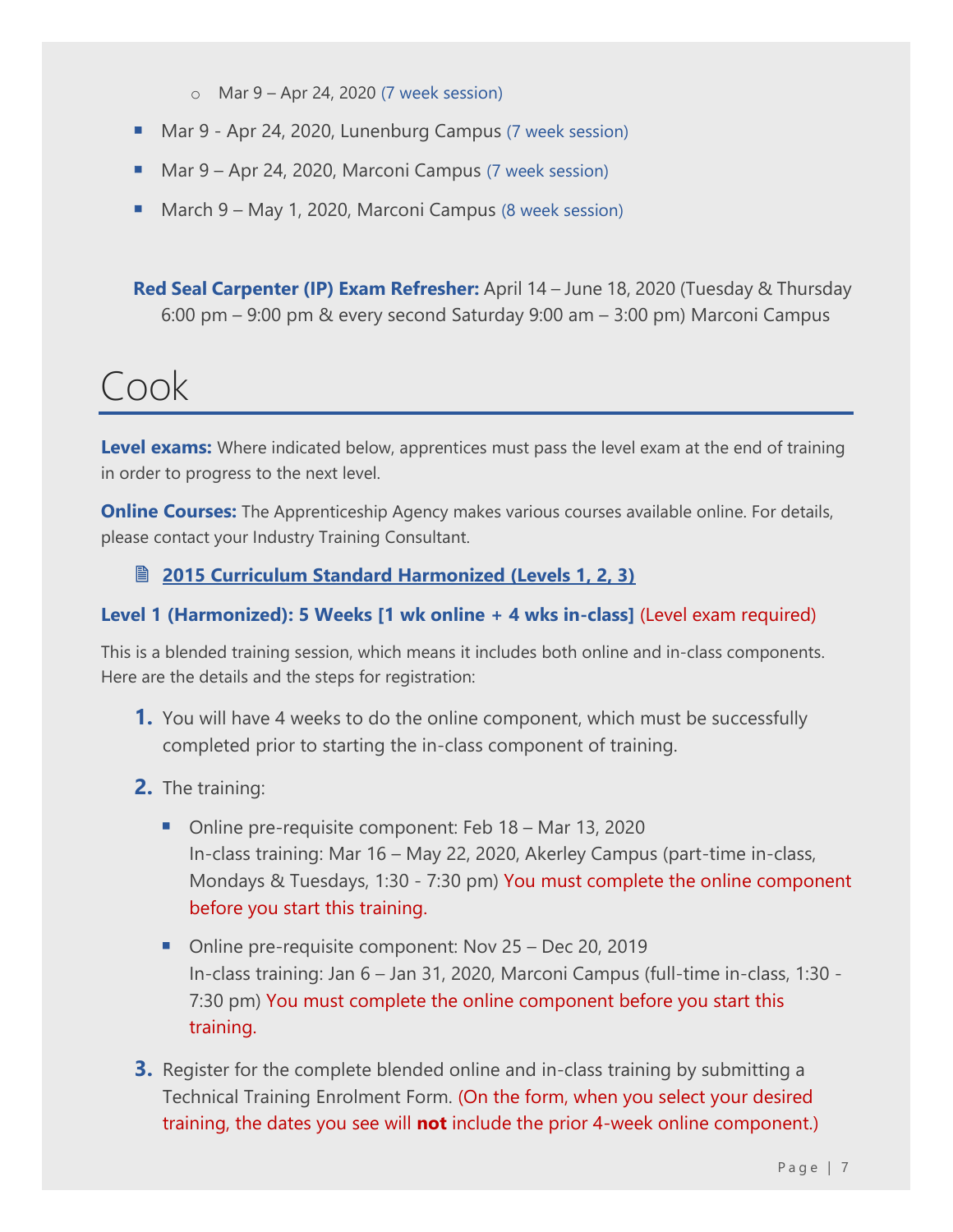### **Level 2 (Harmonized): 5 Weeks [1 wk online + 4 wks in-class]** (Level exam required)

This is a blended training session, which means it includes both online and in-class components. Here are the details and the steps for registration:

- **1.** You will have 4 weeks to do the online component, which must be successfully completed prior to starting the in-class component of training.
- **2.** The training:
	- Online pre-requisite component: Sep 9 Oct 4, 2019 In-class training: Oct 7 – Dec 13, 2019, Akerley Campus (part-time in-class, Wednesdays & Thursdays, 1:30 - 7:30 pm) You must complete the online component before you start this training.
	- Online pre-requisite component: Dec 9 Jan 17, 2020 In-class training: Jan 20 – Feb 14, 2020, Pictou Campus (full-time in-class, 1:30- 7:30 pm) You must complete the online component before you start this training.
	- Online pre-requisite component: Jan 13 Feb 7, 2020 In-class training: Feb 10 – Mar 6, 2020, Marconi Campus (full-time in-class, 1:30 - 7:30 pm) You must complete the online component before you start this training.
- **3.** Register for the complete blended online and in-class training by submitting a Technical Training Enrolment Form. (On the form, when you select your desired training, the dates you see will **not** include the prior 4-week online component.)

### **Level 3 (Harmonized): 5 Weeks [1 wk online + 4 wks in-class]** (Level exam required)

This is a blended training session, which means it includes both online and in-class components. Here are the details and the steps for registration:

- **1.** You will have 4 weeks to do the online component, which must be successfully completed prior to starting the in-class component of training.
- **2.** The training:
	- Online pre-requisite component: Sep 9 Oct 4, 2019 In-class training: Oct 7 – Dec 13, 2019, Akerley Campus (part-time in-class, Mondays & Tuesdays, 1:30 - 7:30 pm) You must complete the online component before you start this training.
	- Online pre-requisite component: Feb 18 Mar 13, 2020 In-class training: Mar 16 – Apr 9, 2020, Marconi Campus (full-time in-class, 1:30 -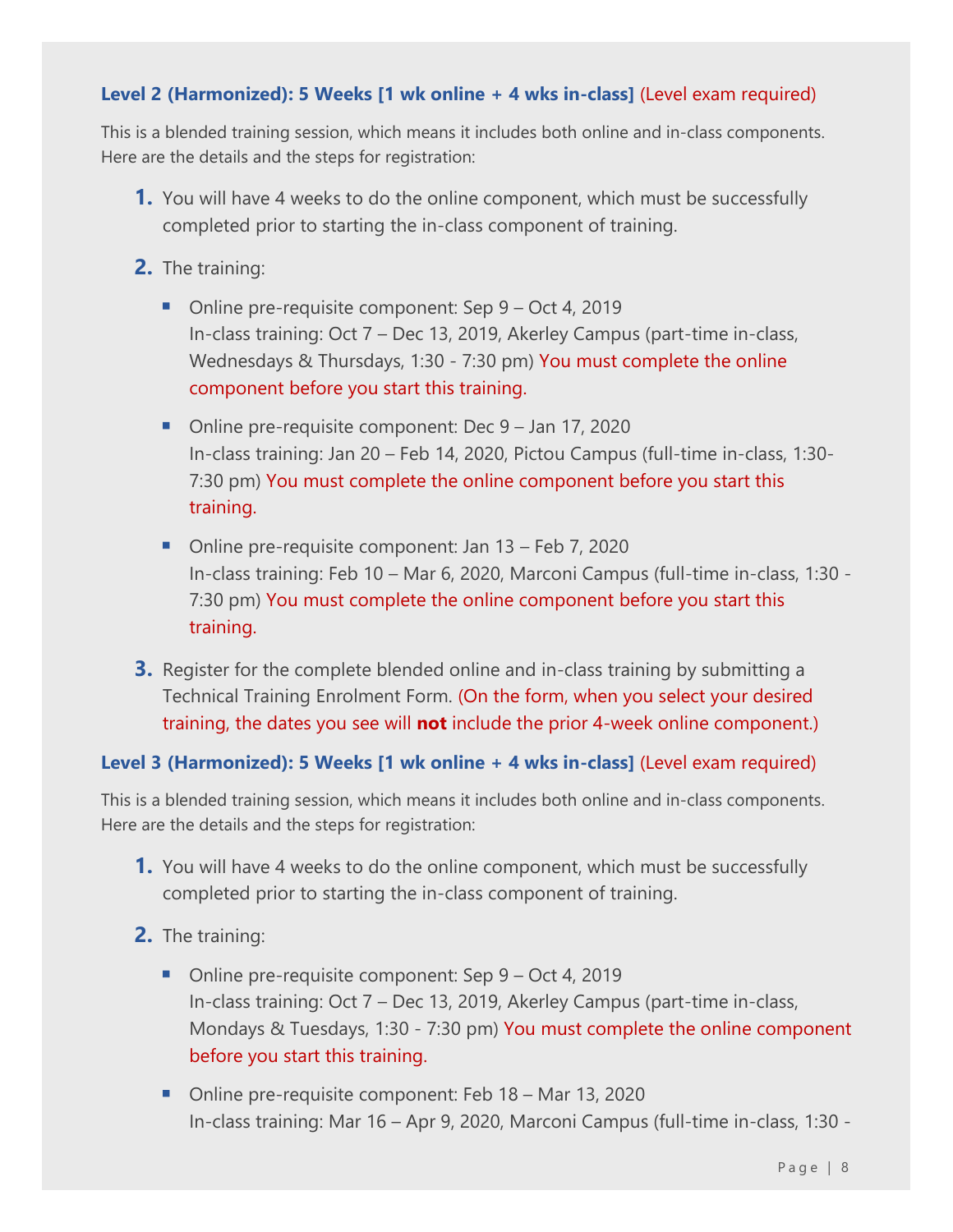7:30 pm) You must complete the online component before you start this training.

- Online pre-requisite component: Jan 27 Feb 21, 2020 In-class training: Feb 24 – Mar 20, 2020, Pictou Campus (full-time in-class, 1:30 - 7:30 pm) You must complete the online component before you start this training.
- **3.** Register for the complete blended online and in-class training by submitting a Technical Training Enrolment Form. (On the form, when you select your desired training, the dates you see will **not** include the prior 4-week online component.)

### <span id="page-9-0"></span>Electrician, Construction and Industrial

**Level exams:** Where indicated below, apprentices must pass the level exam at the end of training in order to progress to the next level.

**Online Courses:** The Apprenticeship Agency makes various courses available online. For details, please contact your Industry Training Consultant.

- **Construction Elec 2017 [Curriculum Standard Harmonized \(Levels 1, 2, 3\)](https://nsapprenticeship.ca/sites/default/files/docs/pubs/CElecAACS.pdf)**
- **Construction Elec 2016 [Curriculum Standard \(Level](https://nsapprenticeship.ca/sites/default/files/docs/pubs/CEIPG.pdf) 4)**
- **Industrial [Elec 2017 Curriculum Standard Harmonized \(Levels 1, 2, 3\)](https://nsapprenticeship.ca/sites/default/files/docs/pubs/IEAACS.pdf)**
- **Industrial [Elec 2016 Curriculum Standard \(Levels](https://nsapprenticeship.ca/sites/default/files/docs/pubs/IEIPG.pdf) 4, 5)**

**Level 1 (Harmonized): 10 Weeks** (Level exam required)

- Sep 9 Nov 15, 2019, Ivany Campus
- **•** Apr  $14$  Jun 19, 2020, Ivany Campus
- Jan 6 Mar 13, 2020, Kingstec Campus
- Jan 6 Mar 13, 2020, Marconi Campus

**Level 2 (Harmonized): 9 Weeks: ONLY for clients who took the Harmonized Level 1. Clients who did not complete the Harmonized level 1 may have training gaps. Contact your training consultant if unsure. (Level exam required)**

- Sep 9 Nov 8, 2019, IBEW Local 625 (24 Lakeside Park Dr., Suite 202, Lakeside, NS)
- Feb 10 Apr 9, 2020, IBEW Local 625 (24 Lakeside Park Dr., Suite 202, Lakeside, NS)
- Sep 9 Nov 8, 2019, Ivany Campus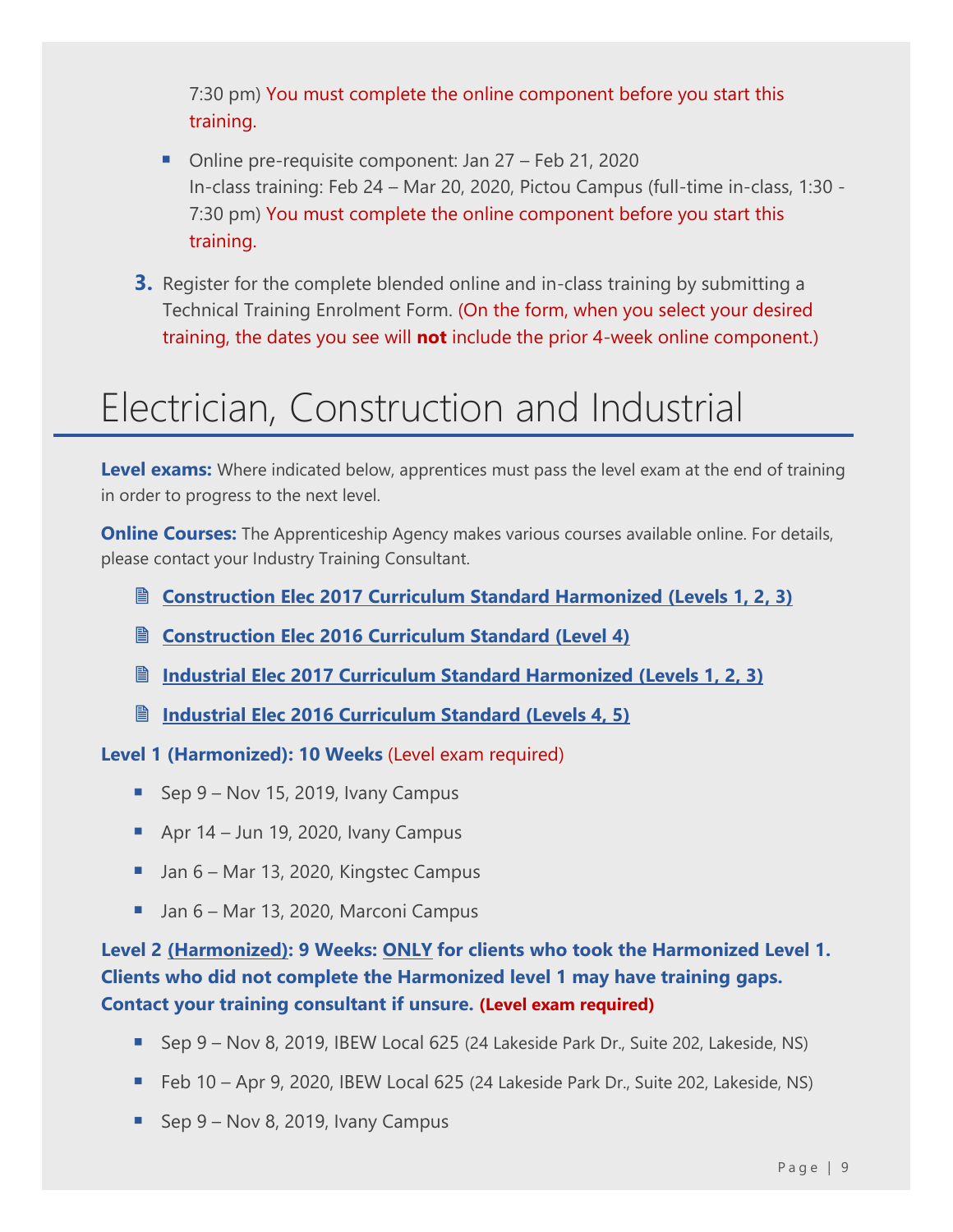- **E** Sep  $9 Nov 8, 2019, Ivany Campus$
- $\blacksquare$  Nov 18 Jan 31, 2020, Ivany Campus
- $\blacksquare$  Nov 18 Jan 31, 2020, Ivany Campus
- $\blacksquare$  Feb 10 Apr 9, 2020, Ivany Campus
- $\blacksquare$  Feb 10 Apr 9, 2020, Ivany Campus
- Mar 23 May 22, 2020, Kingstec Campus
- Mar 23 May 22, 2020, Marconi Campus
- Nov 25 Feb 7, 2020, Pictou Campus
- $\blacksquare$  Nov 25 Feb 7, 2020, Truro Campus

### **Level 3 (Harmonized): 8 Weeks: ONLY for clients who took the Harmonized Level 2 training last year. Contact your training consultant if unsure. (Level exam required)**

Note: Individuals who completed the "Harmonized Level 2" training last year **MUST** take the "Harmonized Level 3" training this year. Individuals who did not attend the "Harmonized level 2" training, **MUST** attend one of the "Non-Harmonized Level 3" training sessions listed below. [Important: Individuals who attend the incorrect training will have significant gaps and may be required to take additional training.]

- Nov 18, 2019 Jan 24, 2020, Ivany Campus
- $\blacksquare$  Nov 18, 2019 Jan 24, 2020, Ivany Campus
- $\blacksquare$  Feb 3 Mar 27, 2020, Ivany Campus
- $\blacksquare$  Feb 3 Mar 27, 2020, Ivany Campus
- Apr 14 Jun 5, 2020, Pictou Campus
- $\blacksquare$  Apr 14 Jun 5, 2020, Truro Campus
- Mar 2– Apr 27, 2020, Marconi Campus
- Apr 14 -Jun 5, 2020, Ivany Campus

### **Level 3 (Non-Harmonized): 7 Weeks**: **ONLY for clients who took the Non-Harmonized Level 2 training. Contact the Agency if unsure.**

Note: Individuals who completed the "Non-Harmonized Level 2" training **MUST** take the "Non-Harmonized Level 3" training this year. Individuals who completed the "Harmonized Level 2" training last year, MUST attend one of the "Harmonized Level 3" training sessions listed above. [Important: Individuals who attend the incorrect training will have significant gaps and may be required to take additional training.]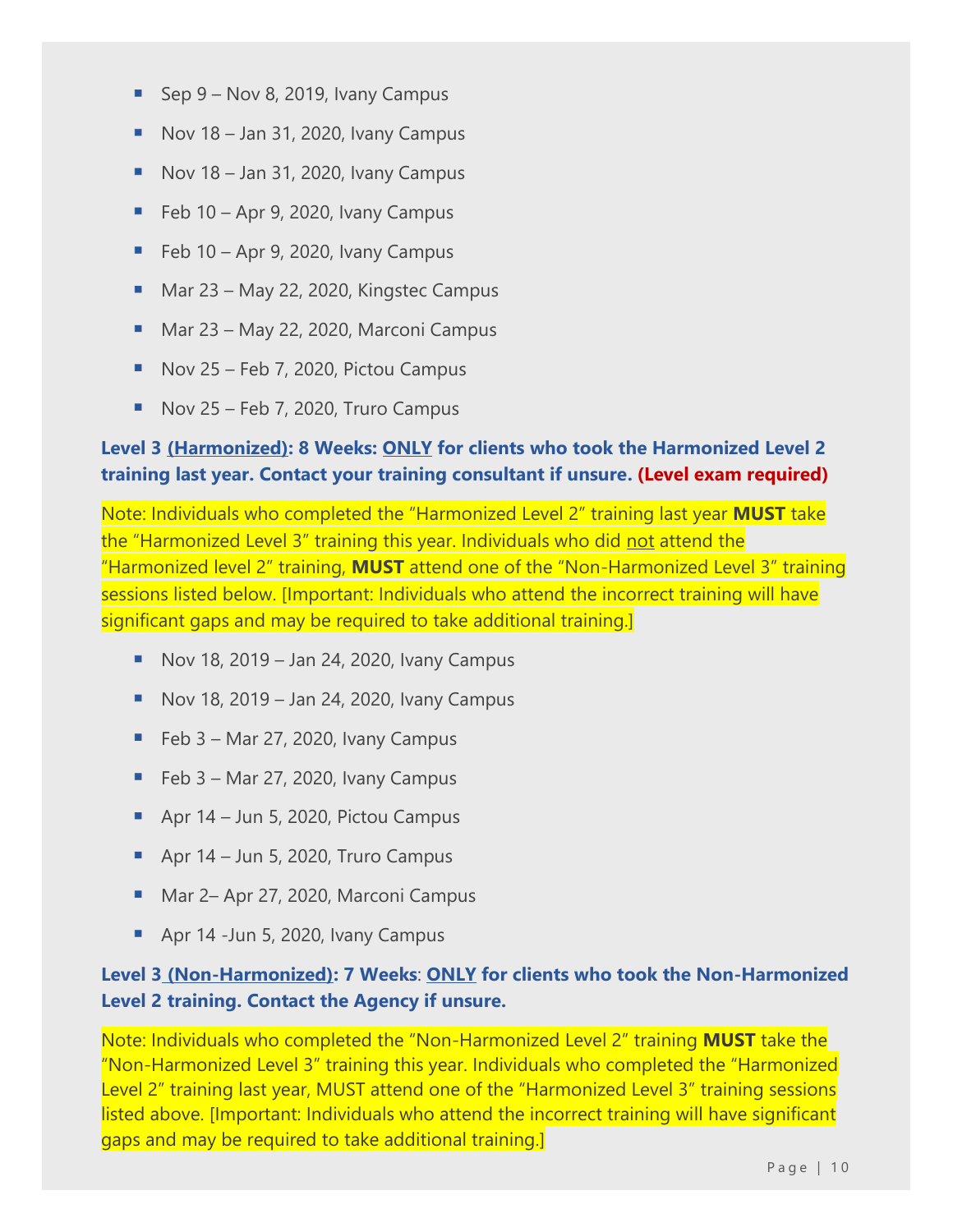- Sep  $9$  Oct 25, 2019, Ivany Campus
- Sep  $9 Oct 25$ , 2019, Ivany Campus
- Sep 9 Oct 25, 2019, Kingstec Campus
- Nov 4 Dec 20, 2019, Marconi Campus
- Jan 6 Feb 21, 2020, Burridge Campus
- $\blacksquare$  Nov 18 Jan 17, 2020, Ivany Campus

#### **Level 4 (Non-Harmonized): 7 Weeks**

- Mar 2 Apr 17, 2020, Burridge Campus
- $\blacksquare$  Nov 4 Dec 20, 2019, Ivany Campus
- $\blacksquare$  Nov 4 Dec 20, 2019, Ivany Campus
- $\blacksquare$  Jan 6 Feb 21, 2020, Ivany Campus
- $\blacksquare$  Jan 6 Feb 21, 2020, Ivany Campus
- Mar 2 Apr 17, 2020, Ivany Campus
- Mar 2 Apr 17, 2020, Ivany Campus
- Apr 27 June 12, 2020, Ivany Campus
- Sep 9 Oct 25, 2019, Marconi Campus
- Jan 6 Feb 21, 2020, Marconi Campus
- Feb 18 Apr 3, 2020, Pictou Campus
- Feb 18 Apr 3, 2020, Truro Campus
- May 4 Jun 19, 2020, Marconi Campus

#### **Level 5 (Non-Harmonized): 6 Weeks: Industrial Electrician Only**

- Sep 9 Oct 18, 2019, Ivany Campus
- May 4 Jun 12, 2020, Ivany Campus

 **Red Seal Electrical (IP) Exam Refresher:** February 18, 2020 – April 30, 2020 (Tuesday & Thursday 6:00 pm – 9:00 pm & every second Saturday 9:00 am – 3:00 pm) Ivany Campus

**Red Seal Electrical (IP) Exam Refresher:** February 18, 2020 – April 30, 2020 (Monday & Wednesday 6:00 pm – 9:00 pm & every second Saturday 9:00 am – 3:00 pm) Marconi Campus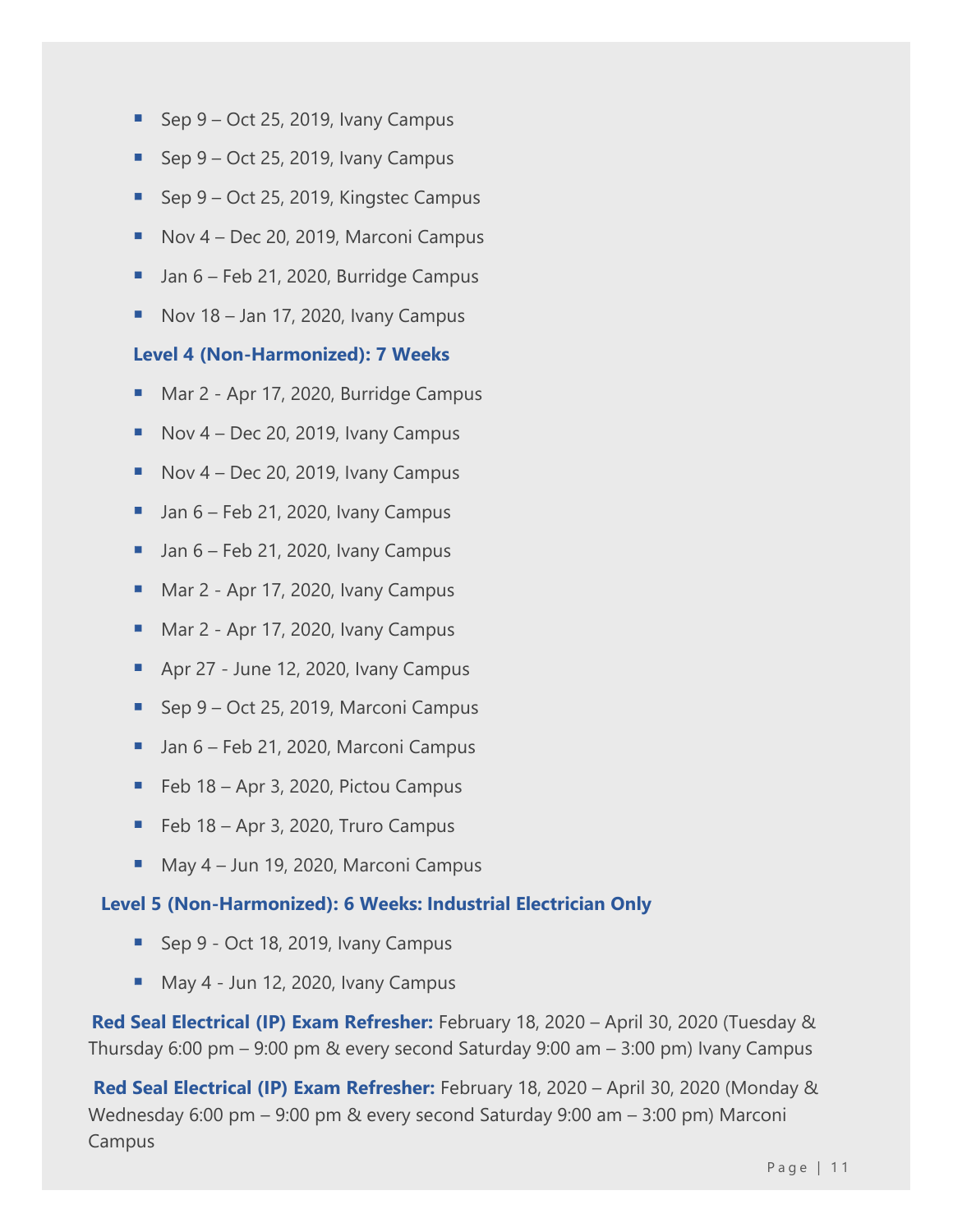### <span id="page-12-0"></span>Gasfitter

**Online Courses:** The Apprenticeship Agency makes various courses available online. For details, please contact your Industry Training Consultant.

- **2018 [Gasfitter B Program Structure](https://nsapprenticeship.ca/sites/default/files/docs/pubs/Gas-ClassB.pdf)**
- **2018 [Gasfitter A Program Structure](https://nsapprenticeship.ca/sites/default/files/docs/pubs/Gas-ClassA.pdf)**

### **Gasfitter B Level 1: 9 Courses**

■ Online only

#### **Gasfitter B Level 2: 6 Weeks In-class:**

- Mar 23 May 1, 2020, Akerley Campus
- May 11 Jun 19, 2020, Akerley Campus

# <span id="page-12-1"></span>Heavy Duty Equipment Technician

**2017 [Curriculum Standard \(Levels 1, 2, 3, 4\)](https://nsapprenticeship.ca/sites/default/files/docs/pubs/HDNACS.pdf)**

#### **Level 1: 8 Weeks**

- Sep 9 Nov 1, 2019, Akerley Campus
- Jan 6 Feb 28, 2020, Akerley Campus
- Mar 16 May 8, 2020, Akerley Campus

#### **Level 2: 7 Weeks**

- Sep 9 Oct 25, 2019, Akerley Campus
- Nov 4 Dec 20, 2019, Akerley Campus
- Jan 6 Feb 21, 2020, Akerley Campus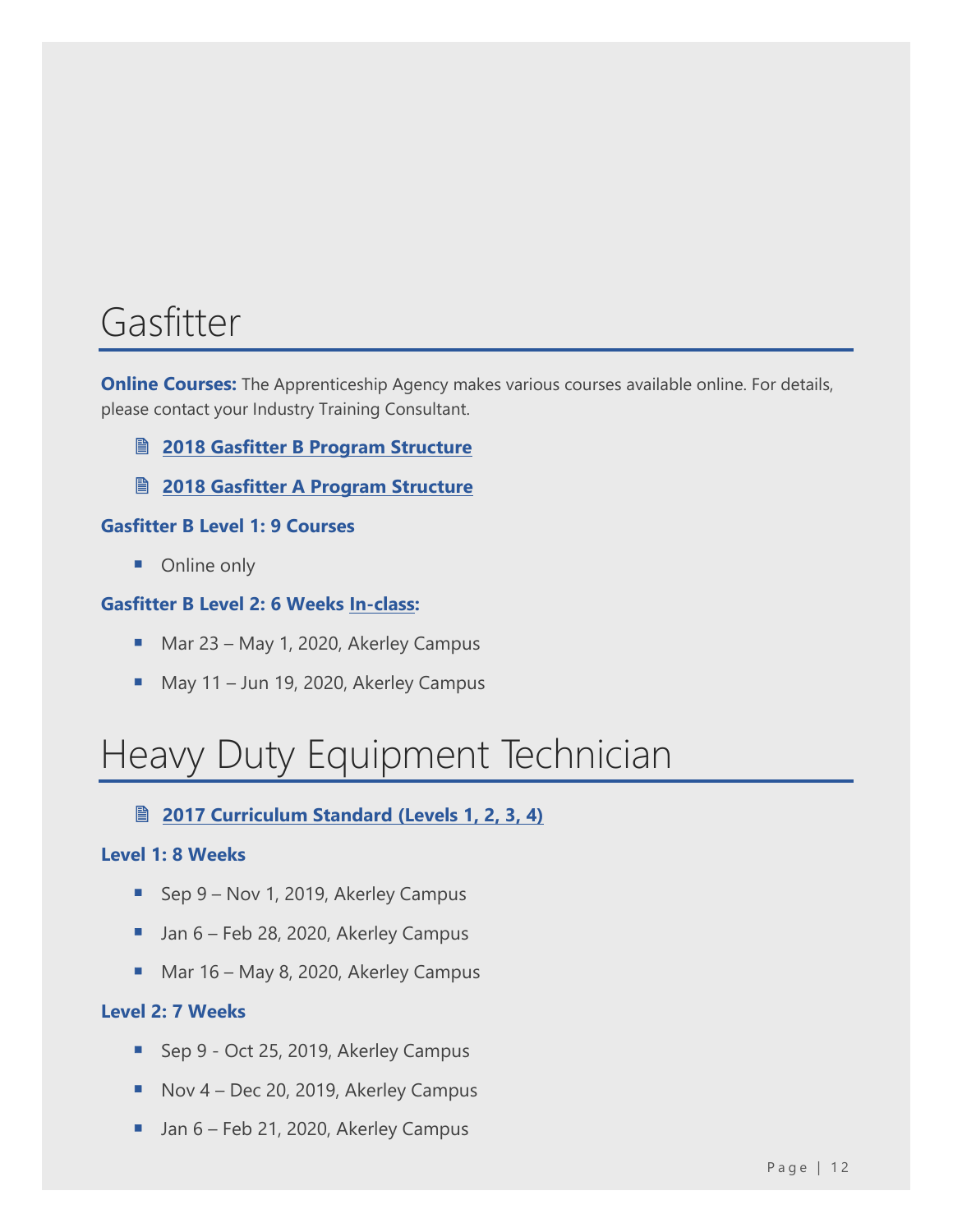#### **Level 3: 6 Weeks**

■ Nov 12 – Dec 20, 2019, Akerley Campus

#### **Level 4: 5 Weeks**

■ Mar 9 – Apr 9, 2020, Akerley Campus

### <span id="page-13-0"></span>Industrial Mechanic (Millwright)

**Level exams:** Where indicated below, apprentices must pass the level exam at the end of training in order to progress to the next level.

- **[2019 Curriculum Standard Harmonized \(Level 1\)](https://nsapprenticeship.ca/sites/default/files/docs/pubs/IMMAACS.pdf)**
- **[2017 Curriculum Standard \(Levels 2, 3 & 4\)](https://nsapprenticeship.ca/sites/default/files/docs/pubs/IMMNACS.pdf)**

**Level 1 (Harmonized): 8 Weeks** (Level exam required)

■ Apr 20 - June 12, 2020, IT Campus

### **Level 2: 7 Weeks**

- $\blacksquare$  Sep 9 Oct 25, 2019, IT Campus
- $\blacksquare$  Nov 4 Dec 20, 2019, IT Campus

#### **Level 3: 7 Weeks**

- $\blacksquare$  Jan 13 Feb 28, 2020, IT Campus
- Mar  $9 -$  Apr 24, 2020, IT Campus

#### **Level 4: 7 Weeks**

- $\blacksquare$  Sep 9 Oct 25, 2019, IT Campus
- $\blacksquare$  Jan 13 Feb 28, 2020, IT Campus

### <span id="page-13-1"></span>Instrumentation and Control Technician

**Level exams:** Where indicated below, apprentices must pass the level exam at the end of training in order to progress to the next level.

**[2017 Curriculum Standard Harmonized \(Levels](https://nsapprenticeship.ca/sites/default/files/docs/pubs/ICTAACS.pdf) 1, 2, 3)**

**2015 [Curriculum Standard \(Level 4\)](https://www.nsapprenticeship.ca/sites/default/files/docs/pubs/ICTIPG.pdf)**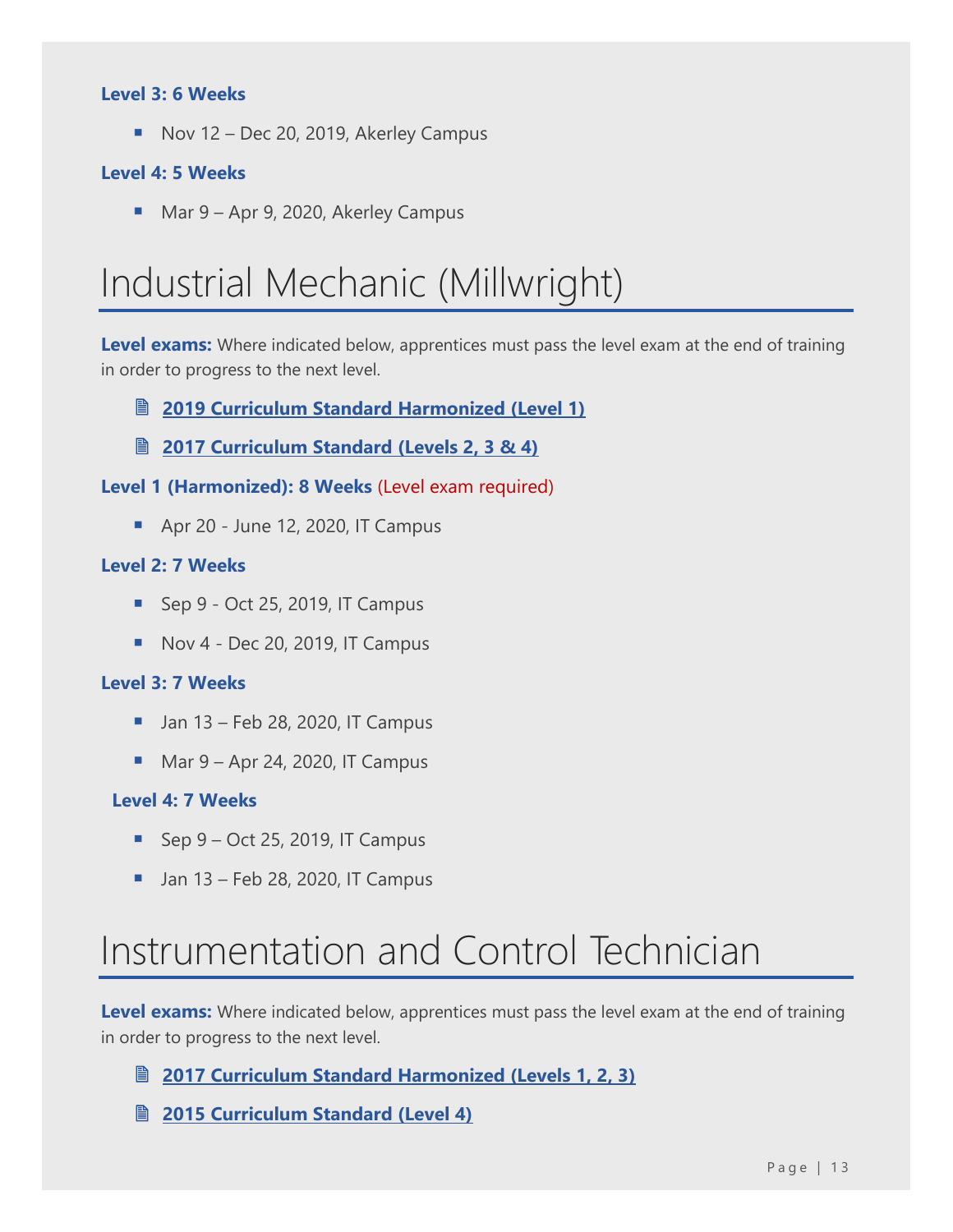### **Level 3 (Harmonized): 7 Weeks** (Level exam required)

■ Apr 27 – Jun 12, 2020, Marconi Campus

## <span id="page-14-0"></span>Insulator (Heat and Frost)

Level exams: Where indicated below, apprentices must pass the level exam at the end of training in order to progress to the next level.

**[2016 Curriculum Standard \(Levels 1, 2, 3\)](https://nsapprenticeship.ca/sites/default/files/docs/pubs/IHFACS.pdf)**

### **Level 1: 6 Weeks** (Level exam required)

 $\blacksquare$  Jan 6 – Feb 14, 2020, Local 116

### **Level 2: 6 Weeks** (Level exam required)

■ Apr 27 – Jun 5, 2020, Local 116

**Red Seal (IP) Exam Refresher:** Full Time Two Week Course

■ Mar 30 – Apr 10, 2020, Local 116

### <span id="page-14-1"></span>Ironworker (Reinforcing)

**[2017 Curriculum Standard \(Levels 1, 2\)](https://nsapprenticeship.ca/sites/default/files/docs/pubs/IronRNACS.pdf)**

### **Level 1: 8 Weeks**

■ Oct 28 – Dec 20, 2019, Pictou Campus

### **Level 2: 7 Weeks**

■ Jan 6 – Feb 21, 2020, Pictou Campus

### <span id="page-14-2"></span>Ironworker (Structural | Ornamental)

### **2017 [Curriculum Standard \(Levels 1, 2, 3\)](https://nsapprenticeship.ca/sites/default/files/docs/pubs/IronSONACS.pdf)**

### **Level 1: 8 Weeks**

■ April 27 – Jun 19, 2020, Pictou Campus

### **Level 3: 7 Weeks**

■ Mar 2 – Apr 17, 2020, Pictou Campus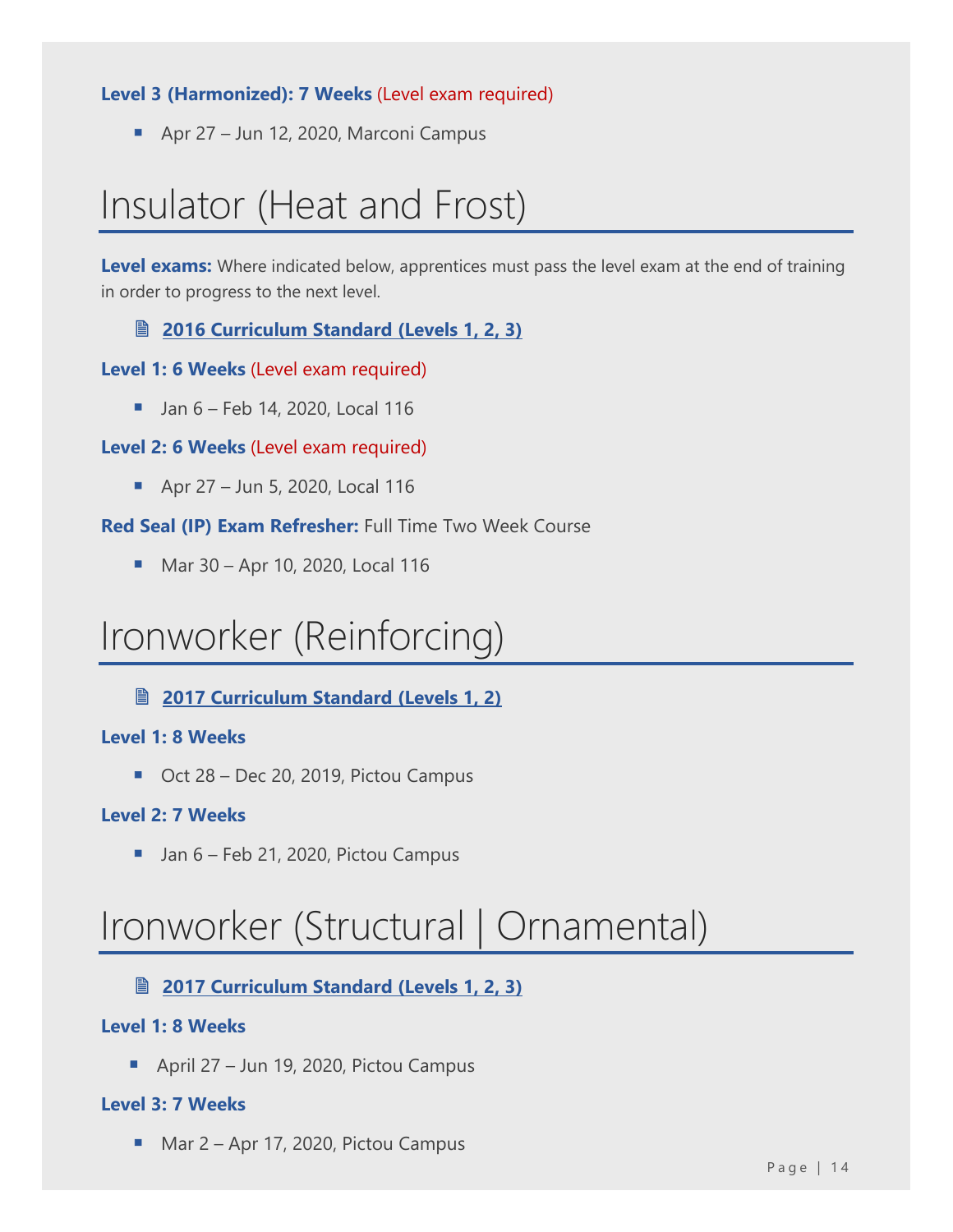### <span id="page-15-0"></span>Machinist

**Online Courses:** The Apprenticeship Agency makes various courses available online. For details, please contact your Industry Training Consultant.

**2013 [Curriculum Standard \(Levels 1, 2, 3, 4\)](https://nsapprenticeship.ca/sites/default/files/docs/pubs/MachIPG.pdf)**

### **Level 1: 7 Weeks**

 $\blacksquare$  Oct 28 – Dec 13, 2019, IT Campus

### **Level 4: 5 Weeks**

- **•** Apr  $6 -$  May 8, 2020, Ivany Campus
- $\blacksquare$  May 19 Jun 19, 2020, Ivany Campus

### <span id="page-15-1"></span>Metal Fabricator (Fitter)

Level exams: Where indicated below, apprentices must pass the level exam at the end of training in order to progress to the next level.

**Note:** Due to the national trade harmonization project, Metal Fabricator will be going from four levels of training to three (harmonized) levels. This transition will be phased in, level-by-level, over a 3-year period. This is the last training year that the Non-Harmonized level 4 will be offered.

**2015 [Curriculum Standard Harmonized \(Levels 1, 2, 3\)](https://nsapprenticeship.ca/sites/default/files/docs/pubs/MFAACS.pdf)**

**[2012 Curriculum Standard \(Level 4\)](https://nsapprenticeship.ca/sites/default/files/docs/pubs/MFIPG.pdf)**

**Level 2 (Harmonized): 8 Weeks** (Level exam required)

■ Sep 9 – Nov 1, 2019, Akerley Campus

### **Level 3 (Harmonized): 6 Weeks** (Level exam required)

- Nov 12 Dec 20, 2019, Akerley Campus
- Jan 20 Feb 28, 2020, Akerley Campus

### **Level 4: 4 Weeks**

- Mar 23 Apr 17, 2020, Akerley Campus
- Apr 27 May 22, 2020, Akerley Campus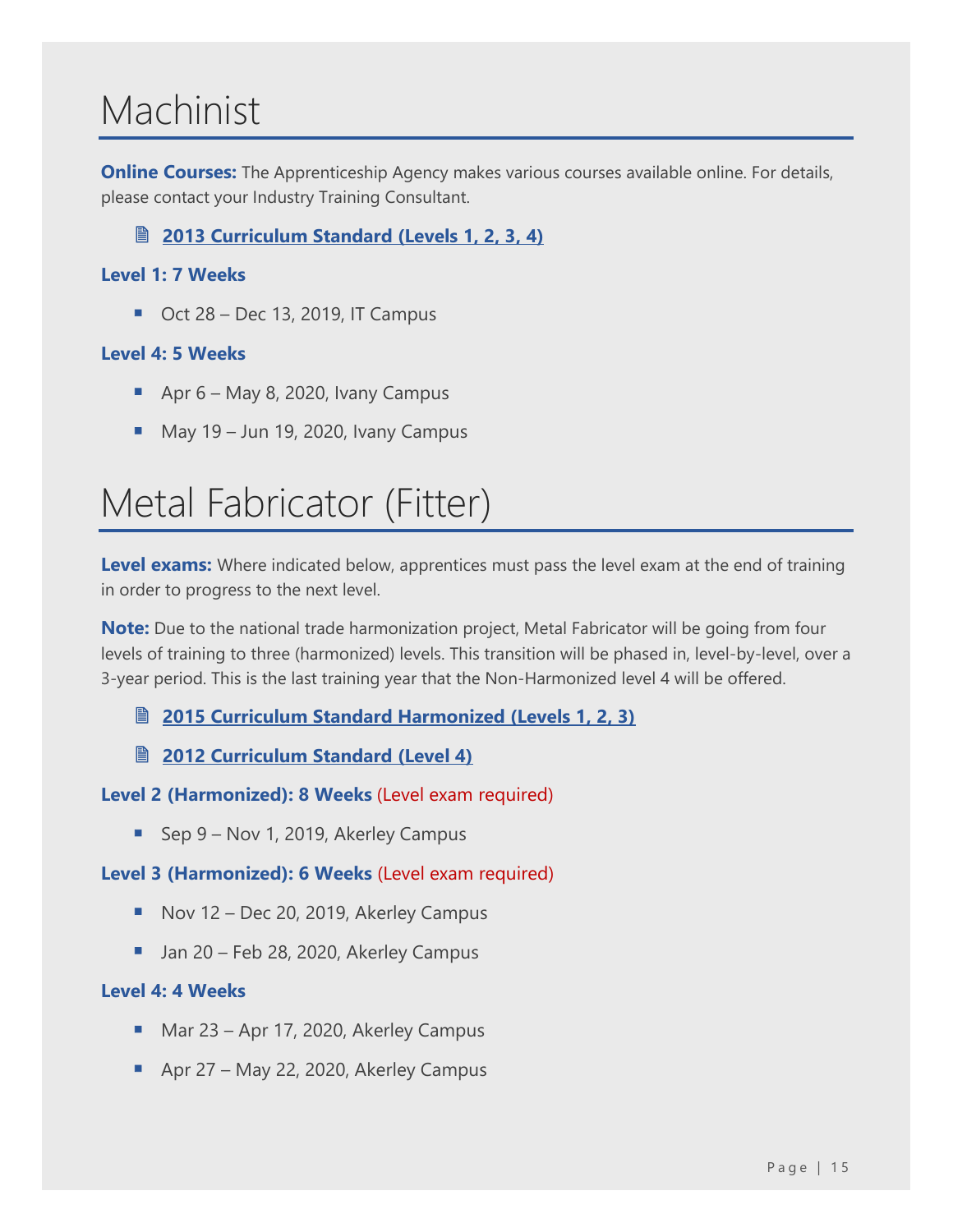# <span id="page-16-0"></span>Oil Heat System Technician

**Online Courses:** The Apprenticeship Agency makes various courses available online. For details, please contact your Industry Training Consultant.

### **[2008 Curriculum Standard \(Groups A, B, C\)](https://nsapprenticeship.ca/sites/default/files/docs/pubs/OHSTACS.pdf)**

### **Group A: 6 Weeks**

■ Jan 6 – Feb 14, 2020, Akerley Campus

### **Group B: 5 Weeks**

■ Mar 30 – May 1, 2020, Akerley Campus

### **Group C: 6 Weeks**

■ May 11 -Jun 19, 2020, Akerley Campus

### <span id="page-16-1"></span>Plumber

**Level exams:** Where indicated below, apprentices must pass the level exam at the end of training in order to progress to the next level.

**Online Courses:** The Apprenticeship Agency makes various courses available online. For details, please contact your Industry Training Consultant.

**2017 [Curriculum Standard Harmonized \(Levels 1, 2, 3\)](https://nsapprenticeship.ca/sites/default/files/docs/pubs/PlumbAACS.pdf)**

**2008 [Curriculum Standard \(Group D\)](https://nsapprenticeship.ca/sites/default/files/docs/pubs/PlumbACS.pdf)**

**Level 1 (Harmonized): 8 Weeks** (Level exam required)

 $\blacksquare$  Sep 9 – Nov 1, 2019, IT Campus

**Level 2 (Harmonized): 6 Weeks** (Level exam required)

- $\blacksquare$  Sep 9 Oct 18, 2019, IT Campus
- $\blacksquare$  Nov 12 Dec 20, 2019, IT Campus
- Nov 12 Dec 20, 2019, Kingstec Campus
- Mar 16 Apr 24, 2020, Marconi Campus

**Level 3 (Harmonized): 7 Weeks (Level exam required)**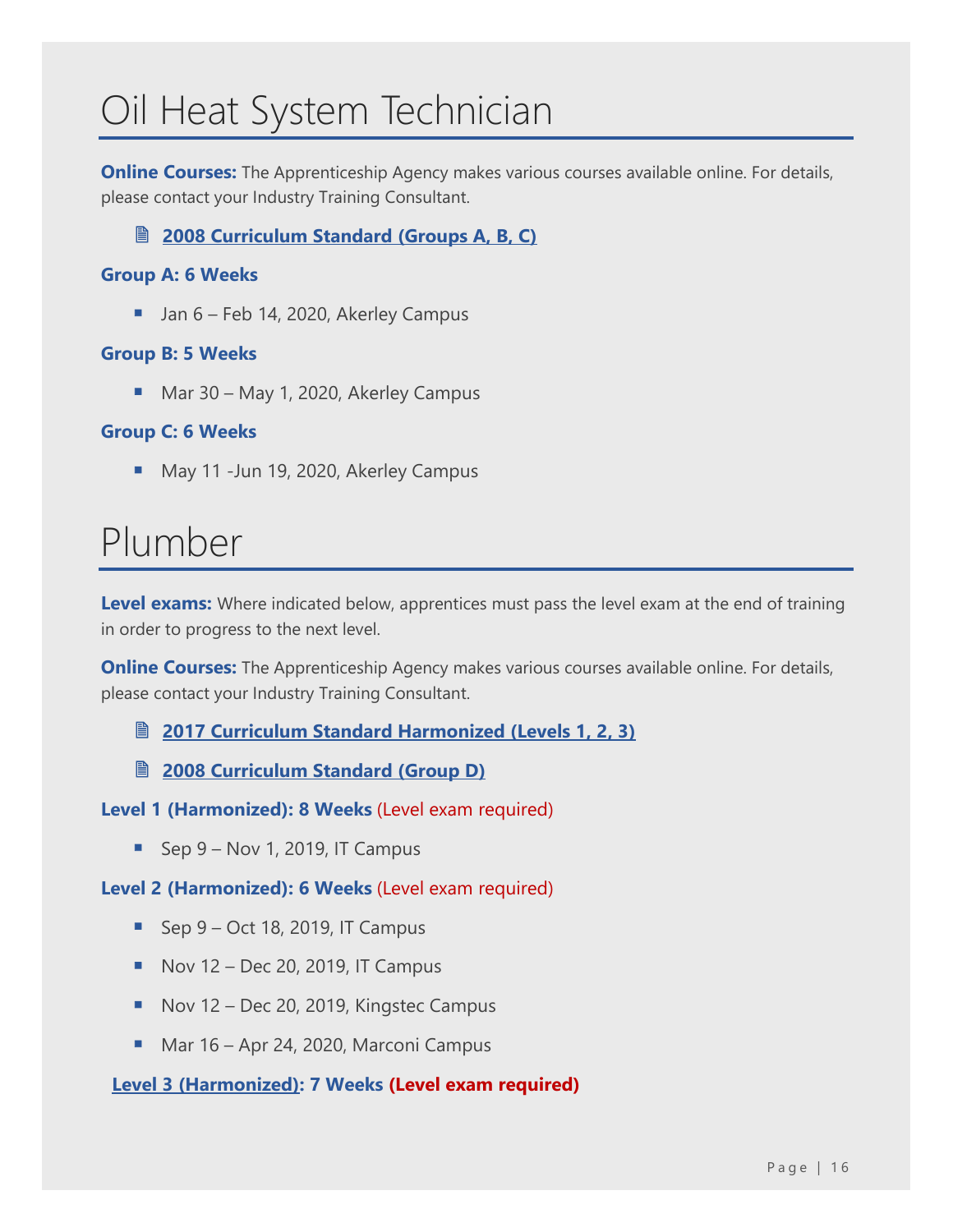Note: Individuals who have not completed training on "Hot Water Storage Tanks and Heaters" MUST attend the full 8-week session. The extra week is NOT required for individuals who previously completed training on "Hot Water Storage Tanks and Heaters" (attend the 7-week session).

- Oct 28 Dec 13, 2019, IT Campus. Please read note above:
	- o Oct 28 Dec 20, 2019 (8 week session)
	- o Oct 28 Dec 13, 2019 (7 week session)
- **U** Jan 13 Feb 28, 2020, IT Campus. Please read note above:
	- $\circ$  Jan 13 Mar 6, 2020 (8 week session)
	- $\circ$  Jan 13 Feb 28, 2020 (7 week session)
- Mar 9 Apr 24, 2020, IT Campus. Please read note above:
	- o Mar 2 Apr 24, 2020 (8 week session)
	- o Mar 9 Apr 24, 2020 (7 week session)
- Mar 2 Apr 17, 2020, Kingstec Campus (7 week session)

### **Group D: 7 Weeks**

- $\blacksquare$  Jan 13 Feb 28, 2020, IT Campus
- Mar  $9 -$  Apr 24, 2020, IT Campus
- Jan 6 Feb 21, 2020, Kingstec Campus
- Jan 20 Mar 6, 2020, Marconi Campus
- Apr  $27 -$  Jun 12, 2020, Shelburne Campus
- May 4 Jun 19, 2020, IT Campus

### <span id="page-17-0"></span>Power Engineer

**Online Courses:** The Apprenticeship Agency makes various courses available online. For details, please contact your Industry Training Consultant.

- **4 th [Class Program Structure](https://nsapprenticeship.ca/sites/default/files/docs/pubs/PowerEngineer4th.pdf)**
- **3 rd [Class Program Structure](https://nsapprenticeship.ca/sites/default/files/docs/pubs/PowerEngineer3rd.pdf)**
- **<u> 2<sup>nd</sup> [Class Program Structure](https://nsapprenticeship.ca/sites/default/files/docs/pubs/PowerEngineer2nd.pdf)</u>**

### **2-A1: 3 Weeks**

■ Oct 7 – Oct 25, 2019, Akerley Campus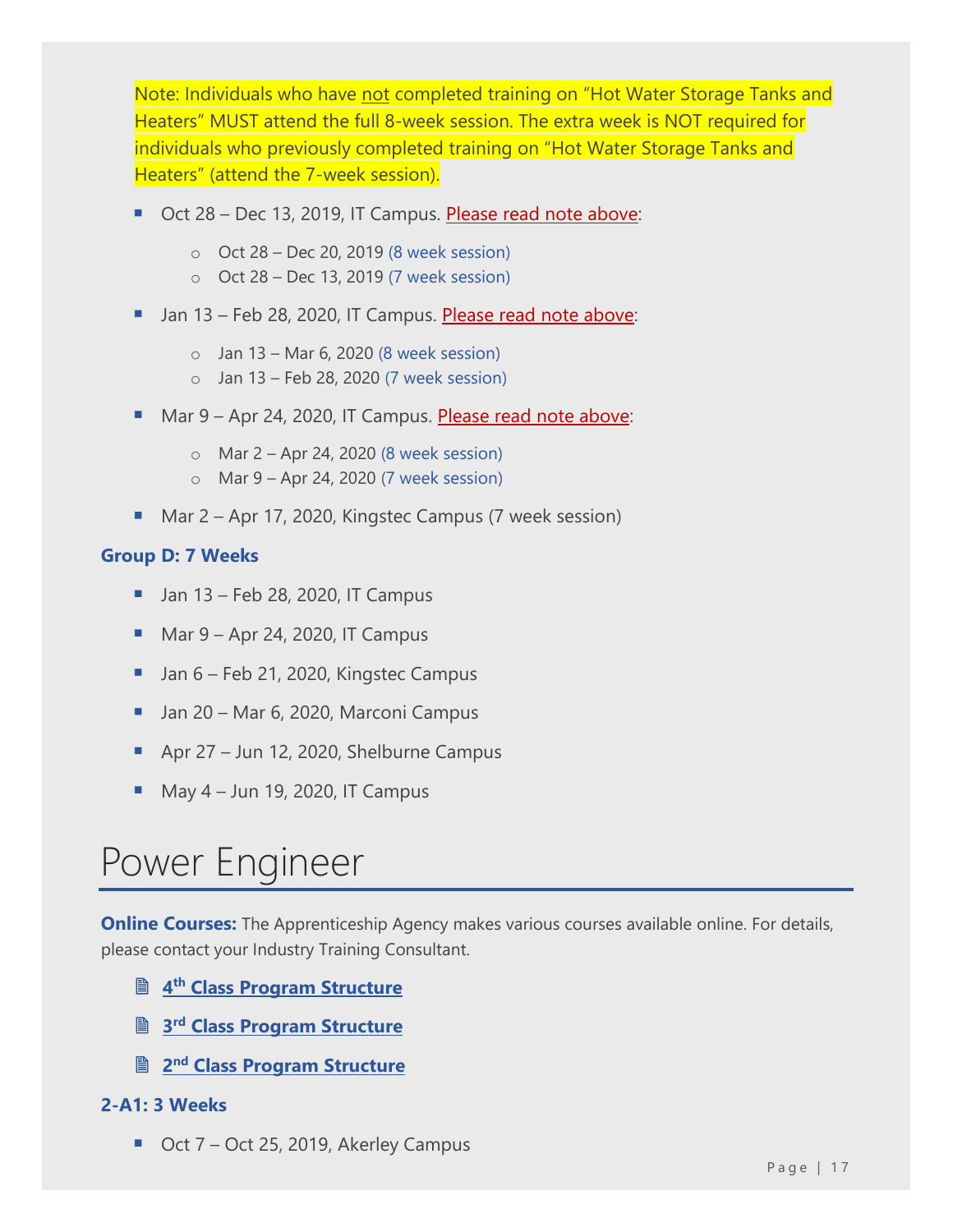#### **2-A2: 3 Weeks**

■ Nov 4 – Nov 22, 2019, Akerley Campus

#### **2-A3: 3 Weeks**

■ Dec 2 – Dec 20, 2019, Akerley Campus

#### **2-B1: 3 Weeks**

■ Mar 23 – Apr 9, 2020, Akerley Campus

#### **2-B2: 3 Weeks**

■ Apr 20 – May 8, 2020, Akerley Campus

#### **2-B3: 3 Weeks**

■ May 19 – June 5, 2020, Akerley Campus

### <span id="page-18-0"></span>Powerline Technician

### **[2010 Curriculum Standard \(Levels 1, 2, 3, 4\)](https://nsapprenticeship.ca/sites/default/files/docs/pubs/PowerACS.pdf)**

#### **Level 2: 5 Weeks**

- $\blacksquare$  Sep 16 Oct 18, 2019, IT Campus
- $\blacksquare$  Oct 21 Nov 22, 2019, IT Campus

#### **Level 3: 5 Weeks**

- $\blacksquare$  Jan 13 Feb 14, 2020, IT Campus
- $\blacksquare$  Feb 24 Mar 27, 2020, IT Campus

#### **Level 4: 4 Weeks**

- $\blacksquare$  Nov 25 Dec 20, 2019, IT Campus
- $\blacksquare$  Apr 6 May 1, 2020, IT Campus
- $M$  May 11 Jun 5, 2020, IT Campus

### <span id="page-18-1"></span>Refrigeration and A/C Mechanic

**[2010 Curriculum Standard \(Levels 1, 2, 3, 4\)](https://nsapprenticeship.ca/sites/default/files/docs/pubs/RACMIPG.pdf)**

**Level 1: 6 Weeks**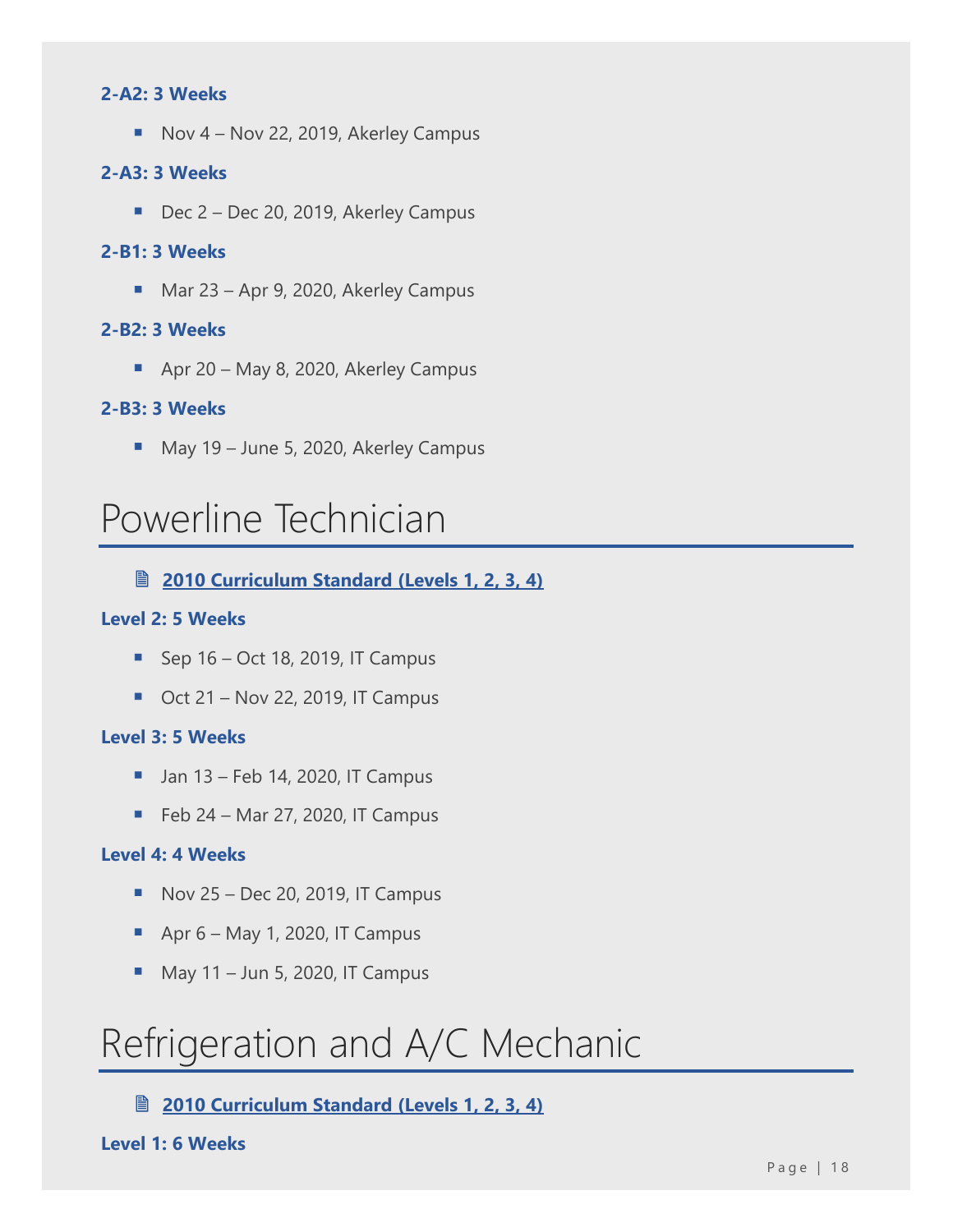■ Sep 16 – Oct 25, 2019, Akerley Campus

### **Level 2: 6 Weeks**

- Sep 16 Oct 25, 2019, Akerley Campus
- Nov 4 Dec 13, 2019, Akerley Campus

### **Level 3: 6 Weeks**

- Nov 4 Dec 13, 2019, Akerley Campus
- Jan 6 Feb 14, 2020, Akerley Campus
- Feb 24 Apr 3, 2020, Akerley Campus

### **Level 4: 6 Weeks**

- Jan 6 Feb 14, 2020, Akerley Campus
- Feb 24 Apr 3, 2020, Akerley Campus

### <span id="page-19-0"></span>Refrigeration Plant Operator

**Online Courses:** The Apprenticeship Agency makes various courses available online. For details, please contact your Industry Training Consultant.

### **Review: 1 Week**

 $\blacksquare$  Jun 15 – 19, 2020, Akerley Campus

### <span id="page-19-1"></span>Roofer

**Level exams:** Where indicated below, apprentices must pass the level exam at the end of training in order to progress to the next level.

### **[2014 Curriculum Standard \(Levels 1, 2, 3\)](https://nsapprenticeship.ca/sites/default/files/docs/pubs/RoofACS.pdf)**

### **Level 3: 6 Weeks** (Level exam required)

■ Jan 6 - Feb 14, 2020, Akerley Campus

### **Level 2: 6 Weeks** (Level exam required)

■ Feb 18 – Mar 27, 2020, Sheet Metal Union Local 56 (Sydney)

### **Level 2: 6 Weeks** (Level exam required)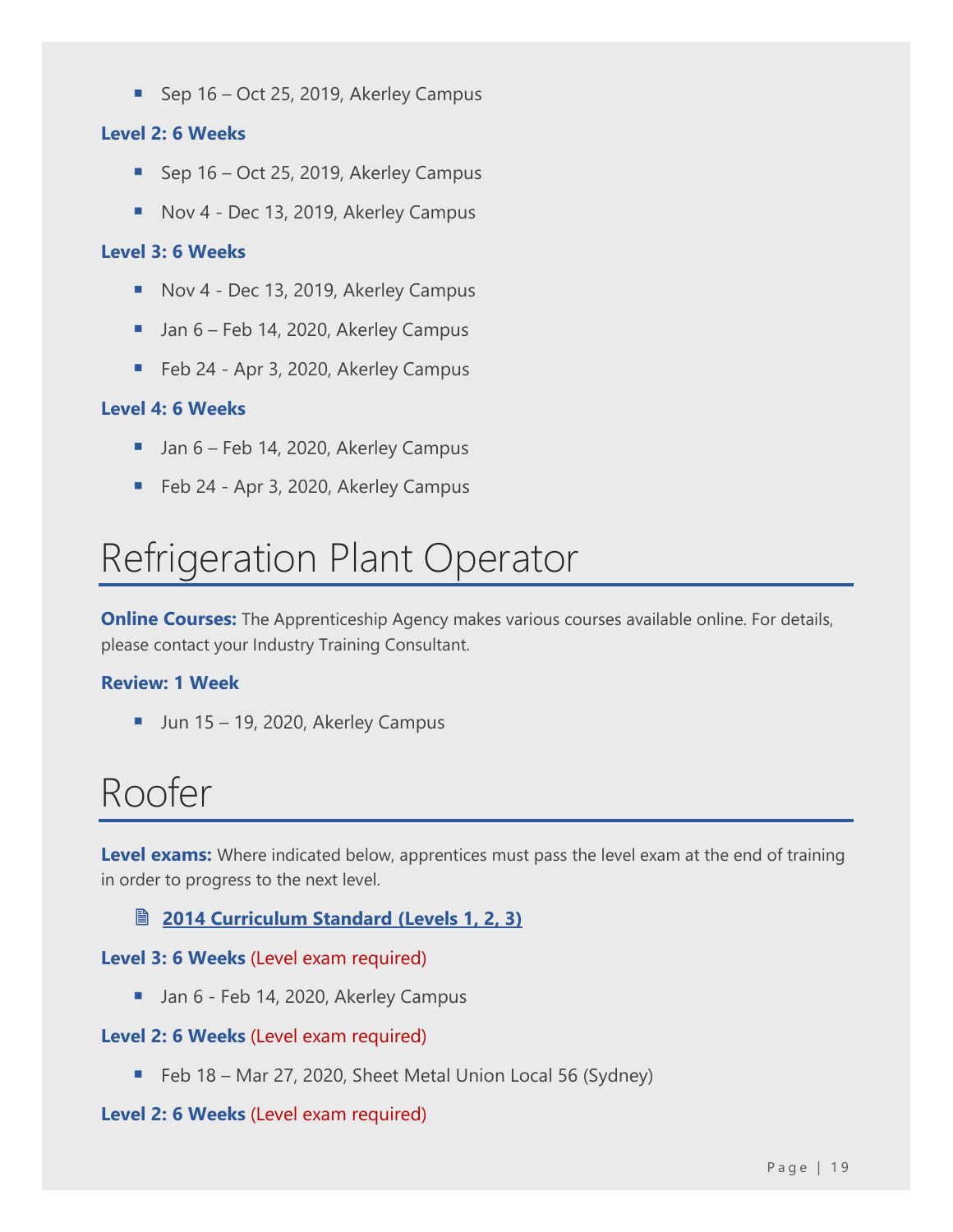Apr 14 – May 22, 2020, Akerley Campus

## <span id="page-20-0"></span>Sheet Metal Worker

**Level exams:** Where indicated below, apprentices must pass the level exam at the end of training in order to progress to the next level.

- **2018 [Curriculum Standard \(New Levels](https://nsapprenticeship.ca/sites/default/files/docs/pubs/SMNACS.pdf) 1, 2)**
- **[2014 Curriculum Standard \(Levels 3, 4\)](https://nsapprenticeship.ca/sites/default/files/docs/pubs/SMIPG.pdf)**

### **New Level 1: 8 Weeks** (Level exam required)

- Sep 9 Nov 1, 2019, Akerley Campus
- Jan 6 Feb 28, 2020, Akerley Campus

### **New Level 2: 7 Weeks** (Level exam required)

- Jan 13 Feb 28, 2020, Akerley Campus
- Mar 9 Apr 24, 2020, Akerley Campus

#### **Level 3: 6 Weeks** (Level exam required)

■ Nov 12 – Dec 20, 2019, Akerley Campus

### **Level 4: 6 Weeks** (Level exam required)

■ Nov 12 – Dec 20, 2019, Akerley Campus

### <span id="page-20-1"></span>Sprinkler Fitter

**Level exams:** Where indicated below, apprentices must pass the level exam at the end of training in order to progress to the next level.

- **[2019 Curriculum Standard Harmonized \(Level 1\)](https://nsapprenticeship.ca/sites/default/files/docs/pubs/SSIAACS.pdf)**
- **[2009 Curriculum Standard \(Levels 2, 3\)](https://nsapprenticeship.ca/sites/default/files/docs/pubs/SSIIPG.pdf)**
- **Level 1 (Harmonized): 8 Weeks** (Level exam required)
	- Oct 7 Nov 29, 2019, UA Local 56

#### **Level 2: 8 Weeks** (Level exam required)

 $\blacksquare$  Jan 13 – Mar 6, 2020, UA Local 56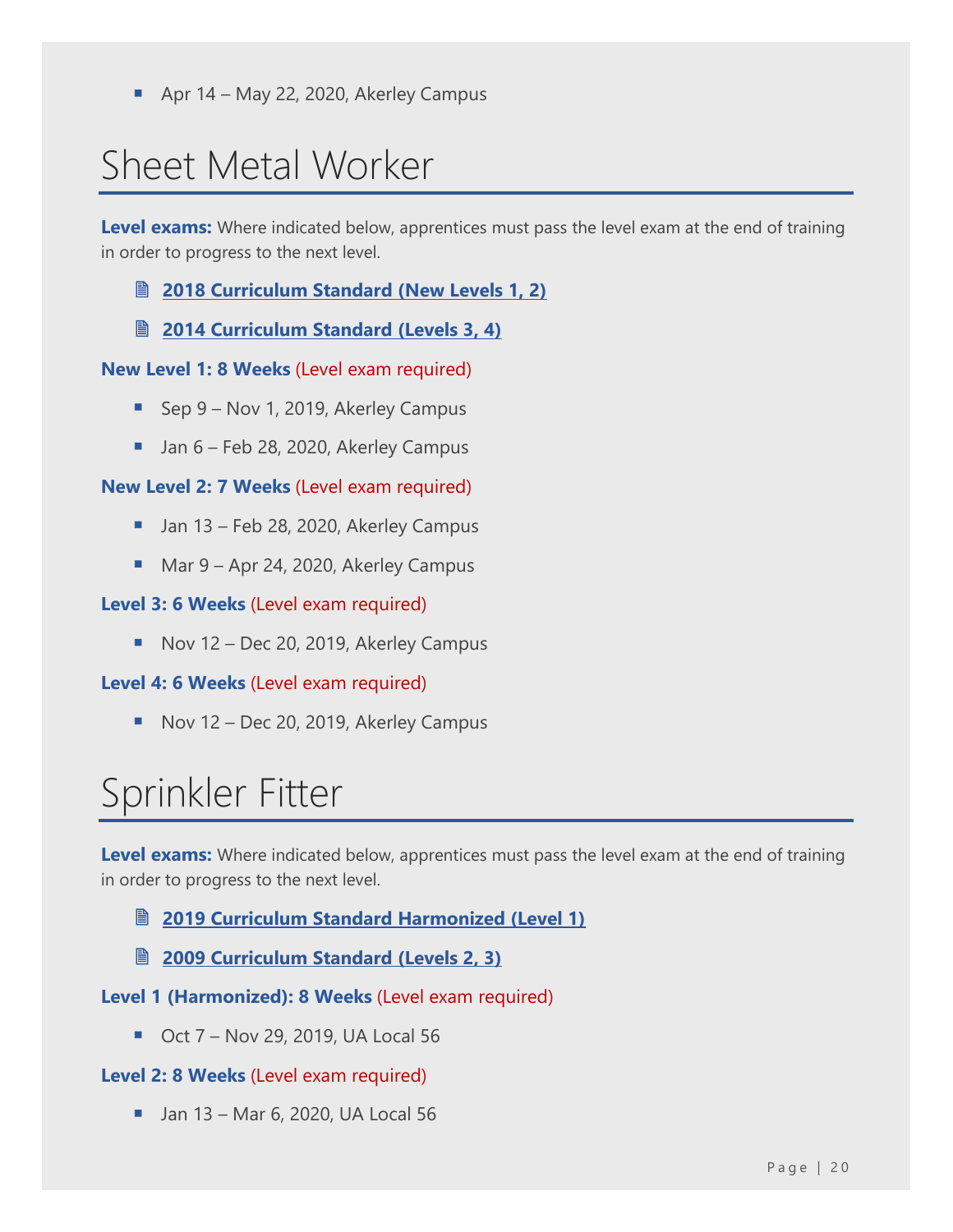### **Level 3: 8 Weeks**

<span id="page-21-0"></span>■ Mar 23 – May 15, 2020, UA Local 56

### Steamfitter/Pipefitter

**Level exams:** Where indicated below, apprentices must pass the level exam at the end of training in order to progress to the next level.

- **2017 [Curriculum Standard Harmonized \(Levels](https://nsapprenticeship.ca/sites/default/files/docs/pubs/SteamAACS.pdf) 1, 2, 3)**
- **2013 [Curriculum Standard \(Level 4\)](https://nsapprenticeship.ca/sites/default/files/docs/pubs/SteamIPG.pdf)**

#### **Level 2 (Harmonized): 6 Weeks** (Level exam required)

- $\blacksquare$  Nov 12 Dec 20, 2019, IT Campus
- Nov 12 Dec 20, 2019, Marconi Campus

#### **Level 3 (Harmonized): 8 Weeks** (Level exam required)

- Level 3 (Harmonized): 8 Weeks: ONLY for clients who took the Harmonized Level 2 last year. Contact the Agency if unsure. **(Harmonized Level exam required)**
- Note: Individuals who completed the "Harmonized Level 2" training last year **MUST** take the "Harmonized Level 3" training this year. Individuals who did not attend the "Harmonized level 2" training, **MUST** attend one of the "Non-Harmonized Level 3" training sessions listed below. [Important: Individuals who attend the incorrect training will have significant gaps and may be required to take additional training.]
- Apr 20 Jun 12, 2020, IT Campus
- Apr 27 Jun 19, 2020, Marconi Campus
- Mar 2 Apr 24, 2020, Pictou Campus

### **Level 3 (Non-Harmonized): 6 Weeks ONLY for clients who took the Non-Harmonized Level 2. Contact the Agency if unsure. (Non-Harmonized Level exam required)**

Note: Individuals who completed the "Non-Harmonized Level 2" training **MUST** take the "Non-Harmonized Level 3" training this year. Individuals who completed the "Harmonized Level 2" training last year, MUST attend one of the "Harmonized Level 3" training sessions listed above. [Important: Individuals who attend the incorrect training will have significant gaps and may be required to take additional training.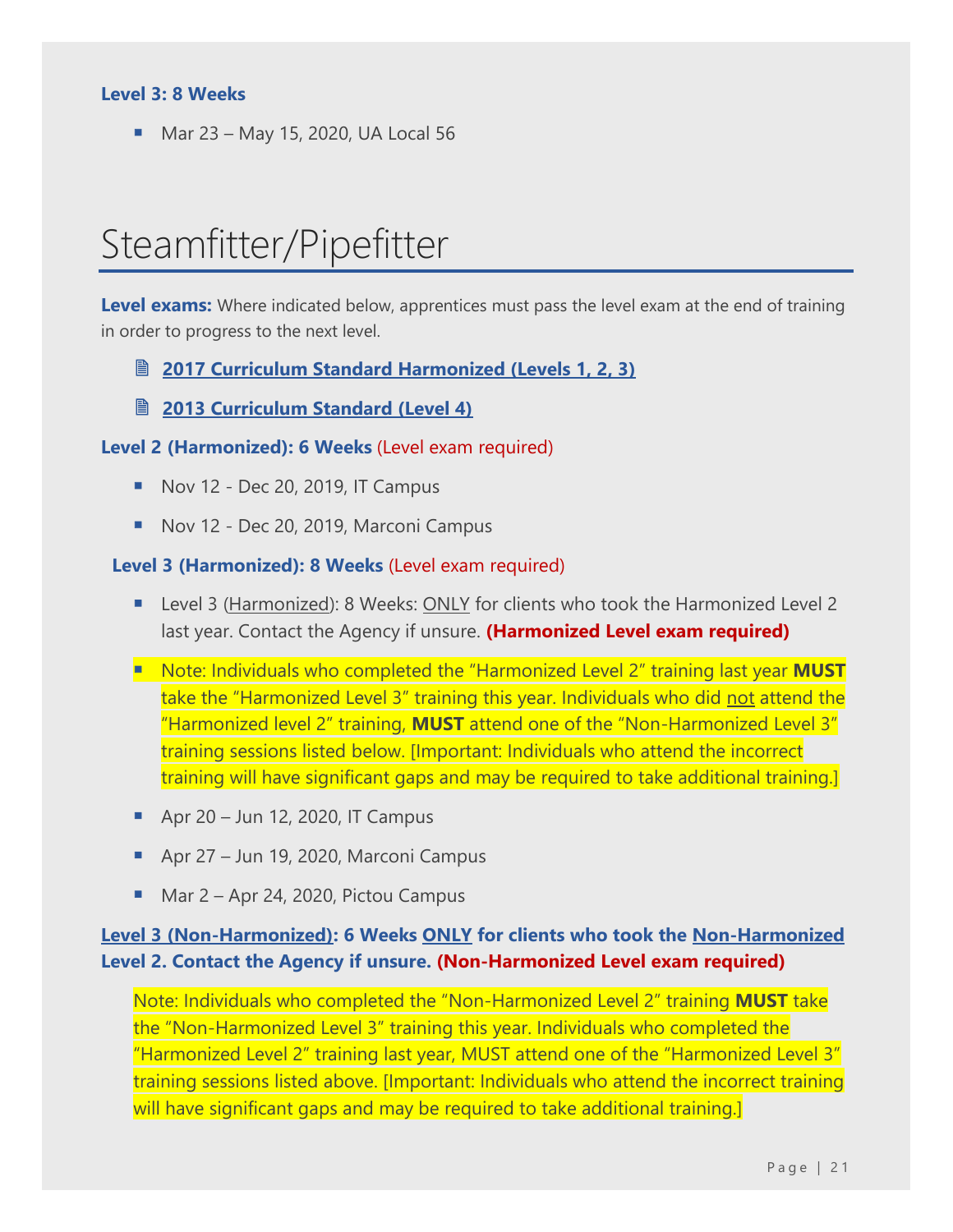- $\underline{\hspace{1em}}$  Mar 2 Apr 9, 2020, IT Campus
- Mar 2 Apr 9, 2020, Marconi Campus

### **Level 4 (Non-Harmonized): 7 Weeks** (Level exam required)

- $\blacksquare$  Jan 6 Feb 21, 2020, IT Campus
- Jan 6 Feb 21, 2020, Marconi Campus
- Jan 6 Feb 21, 2020, Pictou Campus

# <span id="page-22-0"></span>Truck and Transport Mechanic

### **2017 [Curriculum Standard \(Levels 1, 2, 3, 4\)](https://nsapprenticeship.ca/sites/default/files/docs/pubs/TTMNACS.pdf)**

### **Level 1: 8 Weeks**

- Sep 9 Nov 1, 2019, Akerley Campus
- Jan 6 Feb 28, 2020, Akerley Campus
- Mar 16 May 8, 2020, Akerley Campus

### **Level 2: 7 Weeks**

- Sep 9 Oct 25, 2019, Akerley Campus
- Nov 4 Dec 20, 2019, Akerley Campus
- Jan 6 Feb 21, 2020, Akerley Campus

### **Level 3: 6 Weeks**

- Sep 16 Oct 25, 2019, Akerley Campus
- Nov 11 Dec 20, 2019, Akerley Campus
- Jan 6 Feb 14, 2020, Akerley Campus
- Feb 24 Apr 3, 2020, Akerley Campus
- Mar 2 Apr 9, 2020, Kingstec Campus
- Mar 30 May 8, 2020, Marconi Campus

### **Level 4: 5 Weeks**

- Nov 12 Dec 13, 2019, Akerley Campus
- Jan 6 Feb 7, 2020, Akerley Campus